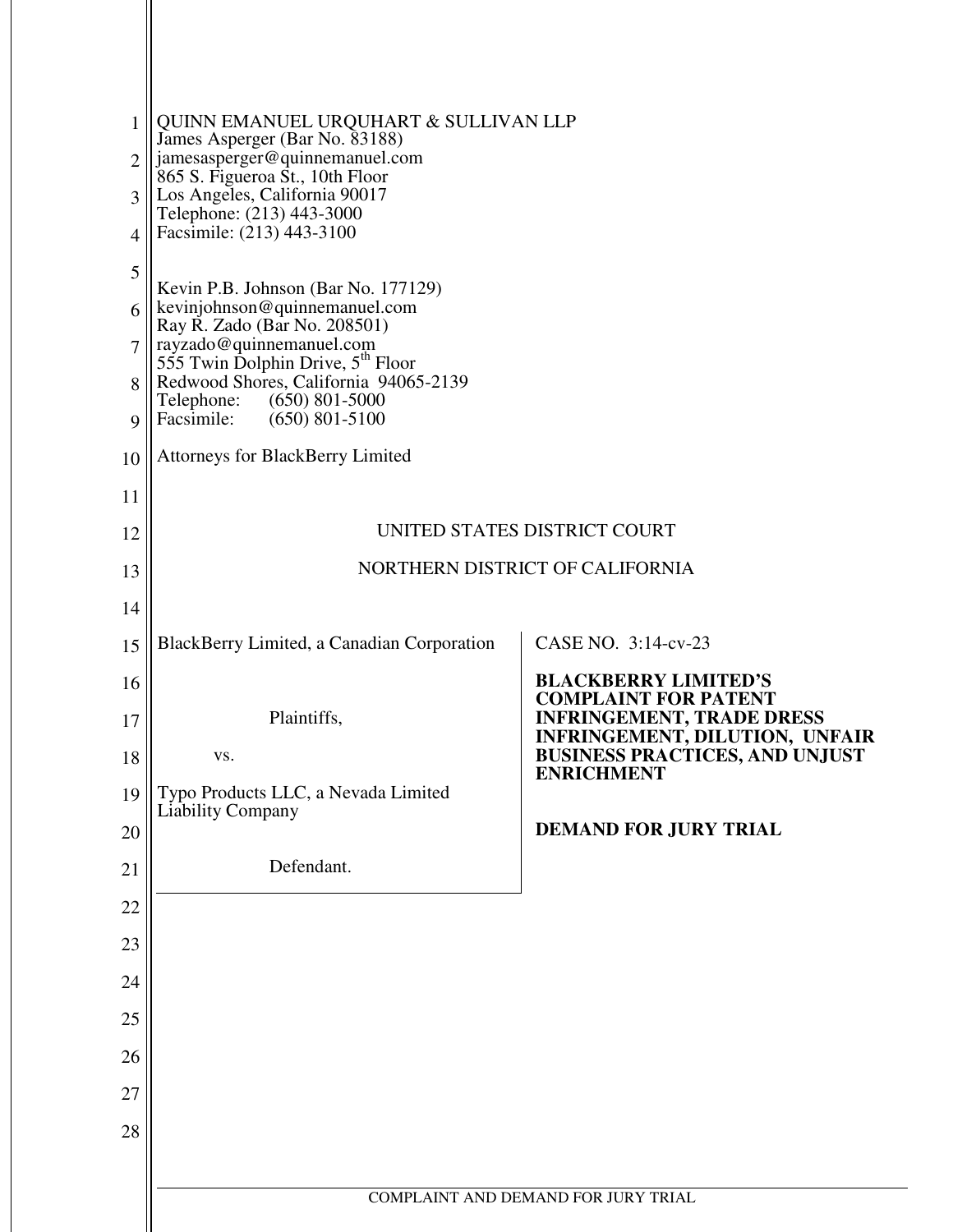Plaintiff BlackBerry Limited ("BlackBerry") complains against Typo Products LLC ("Typo") as follows:

1

2

3

**INTRODUCTION** 

4 5 6 1. BlackBerry revolutionized the mobile communications industry. Its innovative, cutting-edge products changed the way millions of people around the world connect, converse, and share digital information.

7 8 9 2. BlackBerry was founded in 1984 in Waterloo, Ontario by two engineering students, Mike Lazaridis and Douglas Fregin. In its early years, the company—then named Research In Motion ("RIM")—focused its inventive energies on wireless data transmission.

10 11 12 13 14 15 3. From its modest beginnings more than 30 years ago, BlackBerry has gone on to offer a portfolio of award-winning products, services, and embedded technologies to tens of millions of individual consumers and organizations around the world, including governments, educational institutions, and over 90% of Fortune 500 companies. By transforming the way people communicate, BlackBerry laid a foundation for today's multibillion-dollar modern smartphone industry.

16 17 18 19 20 4. BlackBerry has since been recognized as a leader in the design and the ergonomic aspects of mobile handheld devices. In particular, BlackBerry has devoted substantial resources and research efforts to the development of a critical aspect of a mobile device's user interface – the keyboard. BlackBerry's physical keyboard designs have been recognized by the press and public as "iconic" and a significant market differentiator.

21 22 5. BlackBerry's innovations in keyboard design have given rise to broad intellectual property rights, including design patents, utility patents, and trade dress protection.

23 24 25 26 27 28 6. Typo, however, has promoted and announced the imminent release of the Typo iPhone keyboard case (hereinafter "Typo Keyboard product") – an external case for the Apple iPhone 5/5s with an integrated physical keyboard. But instead of developing its own keyboard design, Typo chose to copy BlackBerry's iconic keyboard design as embodied in, among others, BlackBerry's Q10 smartphone, seeking to trade on BlackBerry's commercial recognition and goodwill.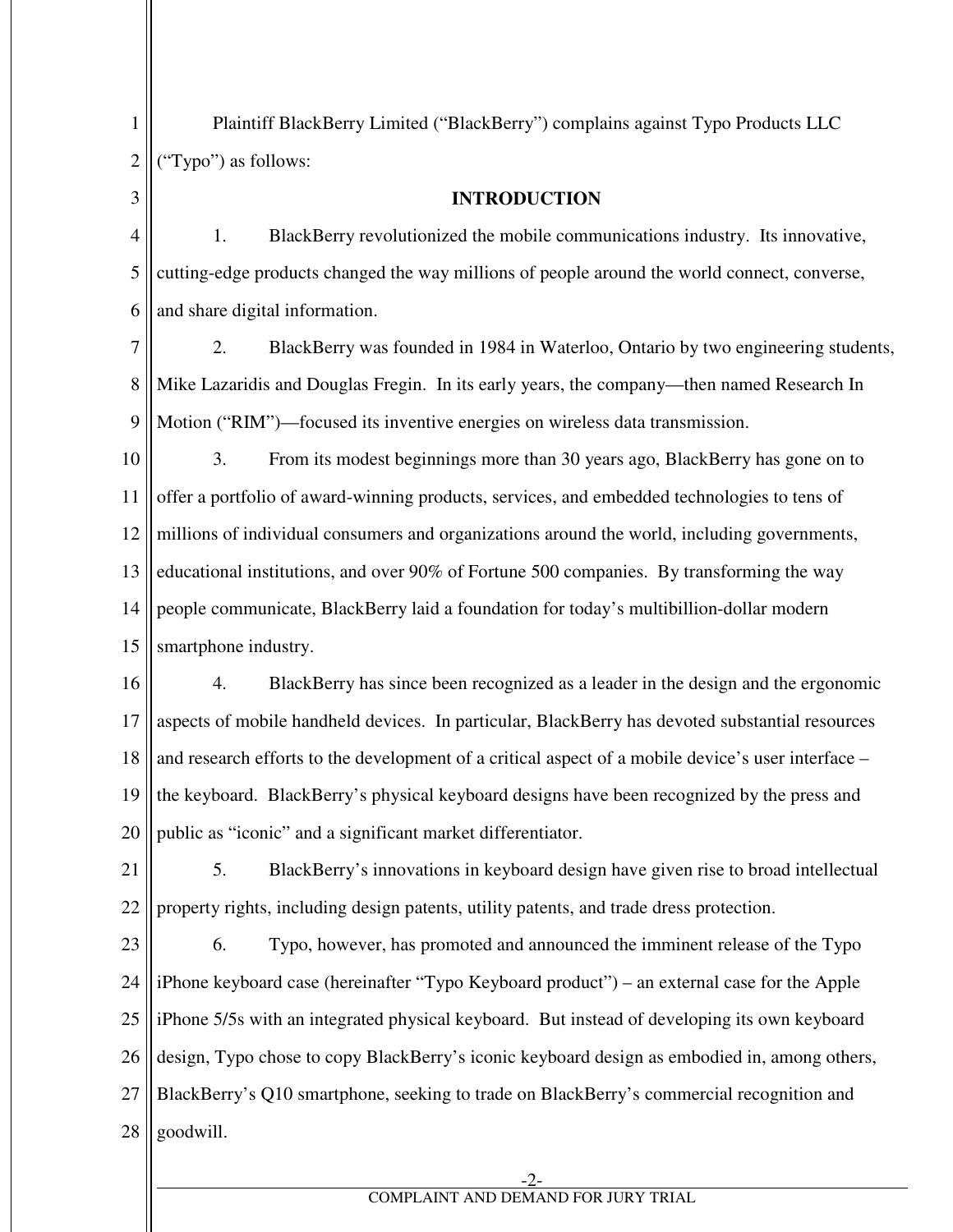| $\mathbf{1}$   | By this action, BlackBerry seeks to put an end to Typo's unlawful conduct and to<br>7.                |
|----------------|-------------------------------------------------------------------------------------------------------|
| $\overline{2}$ | obtain recompense for the harm that BlackBerry has suffered.                                          |
| 3              | <b>THE PARTIES</b>                                                                                    |
| $\overline{4}$ | 8.<br>BlackBerry Limited is a Canadian company with its principal place of business at                |
| 5              | 2200 University Avenue East, Waterloo, Ontario, Canada N2K 0A7. BlackBerry has offices in             |
| 6              | Northern California, including at 2000 Bridge Parkway, Redwood City, CA 94065.                        |
| 7              | 9.<br>On information and belief, Typo Products LLC is a Nevada limited liability                      |
| 8              | company with a principal place of business at 1100 Glendon Avenue, Suite 925, Los Angeles, CA         |
| 9              | 90024. Typo operates and/or owns the website located at http://typokeyboards.com/.                    |
| 10             | <b>JURISDICTION AND VENUE</b>                                                                         |
| 11             | This Court has subject matter jurisdiction under 15 U.S.C. §§ 1114, 1125, and 28<br>10.               |
| 12             | U.S.C. §§ 1331, 1338(a), 1338(b) and 1367.                                                            |
| 13             | 11.<br>This Court has supplemental jurisdiction over the state law claims under 28 U.S.C.             |
| 14             | § 1367, in that the facts underlying the state law claims are so related to the patent and trademark  |
| 15             | claims that they form part of the same case or controversy under Article III of the United States     |
| 16             | Constitution.                                                                                         |
| 17             | Defendant Typo is subject to personal jurisdiction in this Court because, inter alia,<br>12.          |
| 18             | and upon information and belief, Typo has its principal place of business and office in California    |
|                | 19 and directly and through agents regularly does, solicits and transacts business in the Northern    |
| 20             | District of California and elsewhere in the state of California, including through its website at     |
| 21             | http://typokeyboards.com/. In particular, Typo has committed and continues to commit acts of          |
| 22             | infringement in violation of 35 U.S.C. § 271 and 15 U.S.C. § 1125, and has offered for sale, sold,    |
| 23             | marketed, and/or imported infringing products in the State of California, including in this District. |
| 24             | Typo's acts cause injury to BlackBerry, including within this District.                               |
| 25             | 13.<br>Venue is proper in this District under the provisions of 28 U.S.C. $\S$ 1391(b)(2),            |
| 26             | because a substantial part of the events or omissions giving rise to the claims occurred in this      |
| 27             | judicial district.                                                                                    |
| 28             |                                                                                                       |
|                | $-3-$                                                                                                 |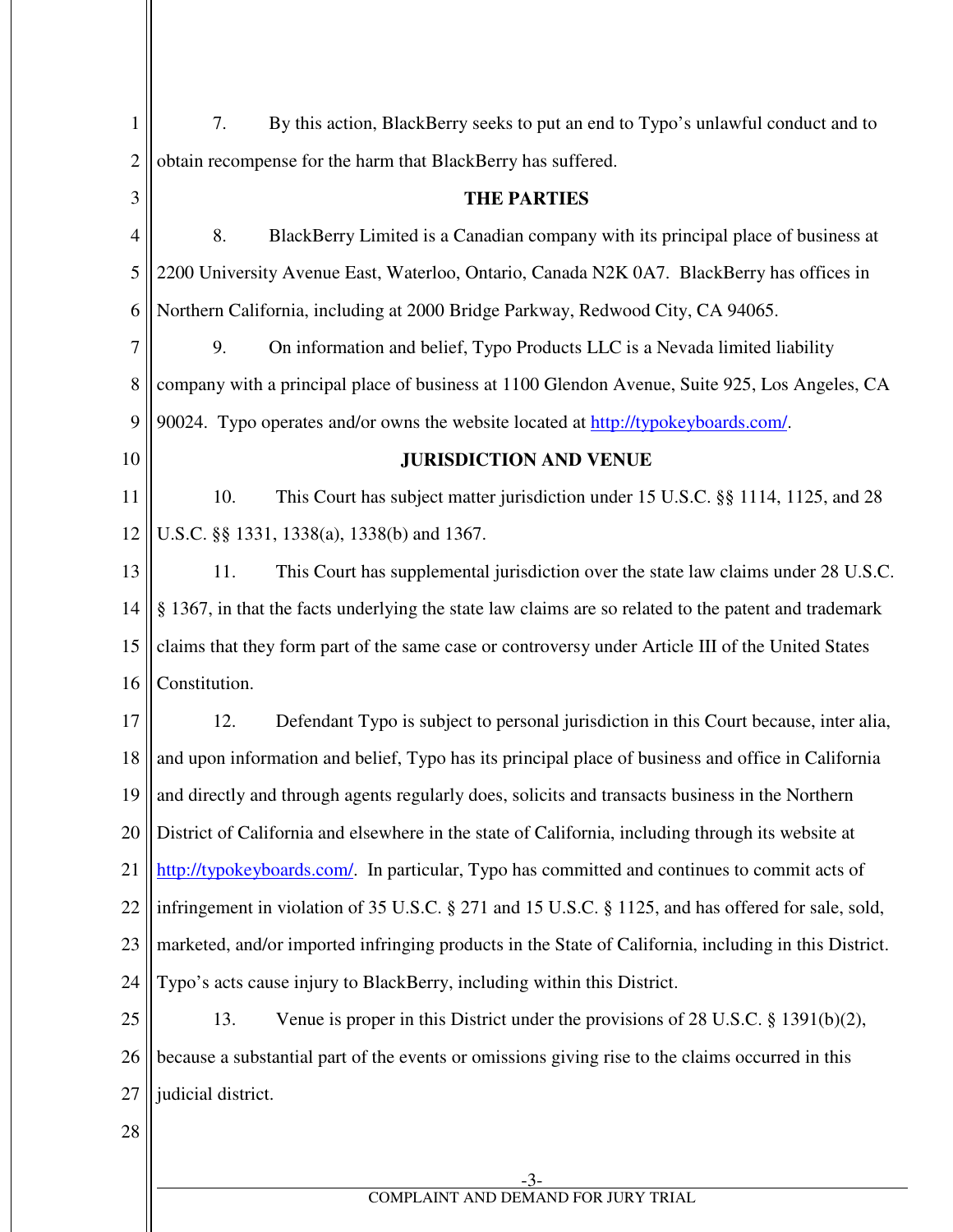| 1              | <b>INTRADISTRICT ASSIGNMENT</b>                                                                  |
|----------------|--------------------------------------------------------------------------------------------------|
| $\overline{2}$ | Because this action is an Intellectual Property Action within the meaning of Civil<br>14.        |
| 3              | Local Rule $3-2(c)$ , the action is to be assigned on a district-wide basis.                     |
| $\overline{4}$ | <b>FACTS COMMON TO ALL CLAIMS</b>                                                                |
| 5              | <b>BlackBerry's Innovation and Industry Recognition</b>                                          |
| 6              | 15.<br>BlackBerry is a global leader in the mobile communications industry. Through its          |
| 7              | significant investment in research and development over the past 30 years, BlackBerry has        |
| 8              | developed innovative, cutting-edge technologies that have changed the face of                    |
| 9              | telecommunications.                                                                              |
| 10             | 16.<br>In the late 1990s, BlackBerry began to release a series of game-changing handheld         |
| 11             | mobile devices with physical keyboards that enabled users to send and receive email and messages |
| 12             | on the go, without needing to be tethered to a modem or a desktop computer. The innovative       |
| 13             | nature of the 1998 RIM 950 Wireless Handheld, for example, was instantly recognized, garnering   |
| 14             | both an Editor's Choice Award from CNET and Andrew Seybold's Outlook Award. In                   |
| 15             | particular, the press praised the RIM 950's keyboard for its advanced ergonomic features,        |
| 16             | including an easy-to-type-on keyboard layout despite the device's miniature size.                |
| 17             | In 2002, BlackBerry released the BlackBerry $6710$ and $6720$ – the first<br>17.                 |
| 18             | BlackBerry devices capable of both sending emails and making phone calls. The next year,         |
| 19             | BlackBerry introduced smartphone models that added built-in audio hardware and color screens.    |
| 20             | Since those first smartphones, BlackBerry has continued to offer handheld<br>18.                 |
| 21             | wireless products incorporating its distinctive keyboard designs, including the 7000 series and  |
| 22             | 8000 series, as well as the Electron, Curve, and Tour products.                                  |
| 23             | 19.<br>In 2008, BlackBerry introduced the first of its Bold line of smartphones, the 9000.       |
| 24             | The Bold 9000 featured an updated housing design, more robust software, and a ground-breaking    |
| 25             | physical keyboard with keys having sculpted surfaces specially designed to have a distinctive    |
| 26             | visual appearance while being optimized for thumb-typing. This unique and distinctive keyboard   |
| 27             | was known within BlackBerry as an ergonomic surface keyboard, or "Ergo Surf" for short. The      |
| 28             | Bold 9000 is pictured below.                                                                     |
|                |                                                                                                  |

## COMPLAINT AND DEMAND FOR JURY TRIAL

 $\parallel$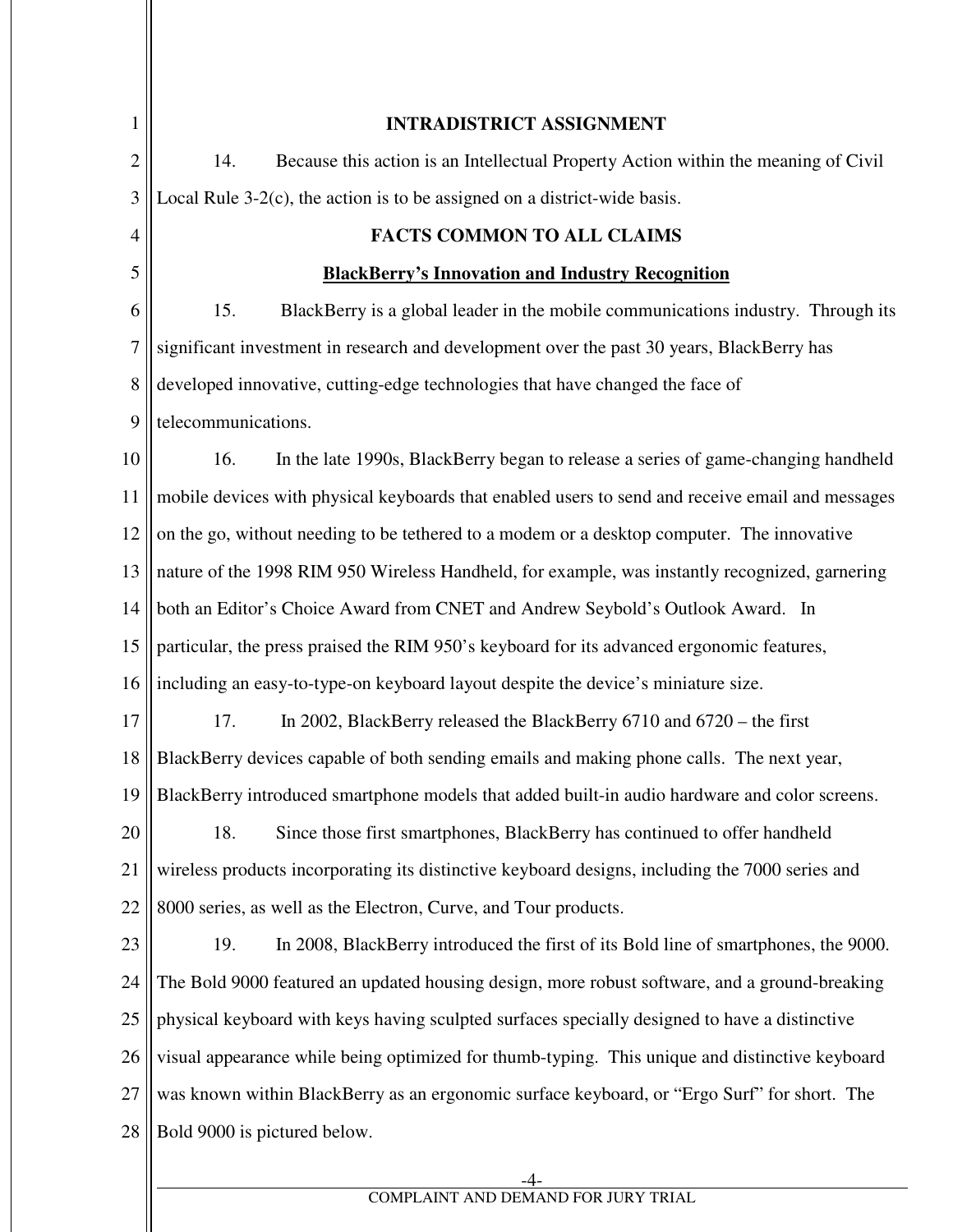

 20. In addition to the look of the sculpted keys, the Bold featured several other design elements that have become uniquely associated with BlackBerry and its smartphone products. 21. For example, the Bold featured the use of curved bars (referred to as "frets") above each row of keys. Each of the keys in the top three rows is a roughly square shape, and arranged like the keys on a piano, without any significant space or material between them horizontally. The surface of each key has a sculpted curve on the side closer to the vertical center line. Further, the bottom row of keys is designed so that, instead of being roughly square in shape, they are roughly rectangular and have curved bottom edges. Taken together, the bottom row of keys echoes the curvature of the bottom of the device.

 22. The distinctive look of the BlackBerry Bold was designed to reinforce the impression that the Bold 9000 was a high-end mobile device, and to create an emotional appeal that makes the design more approachable than a sea of multiple buttons and keys.

 23. These key design elements of the Ergo Surf keyboard have been used in every BlackBerry flagship device since 2008, including the Tour, Style, Torch, and Bold Touch. Several of these examples are shown below.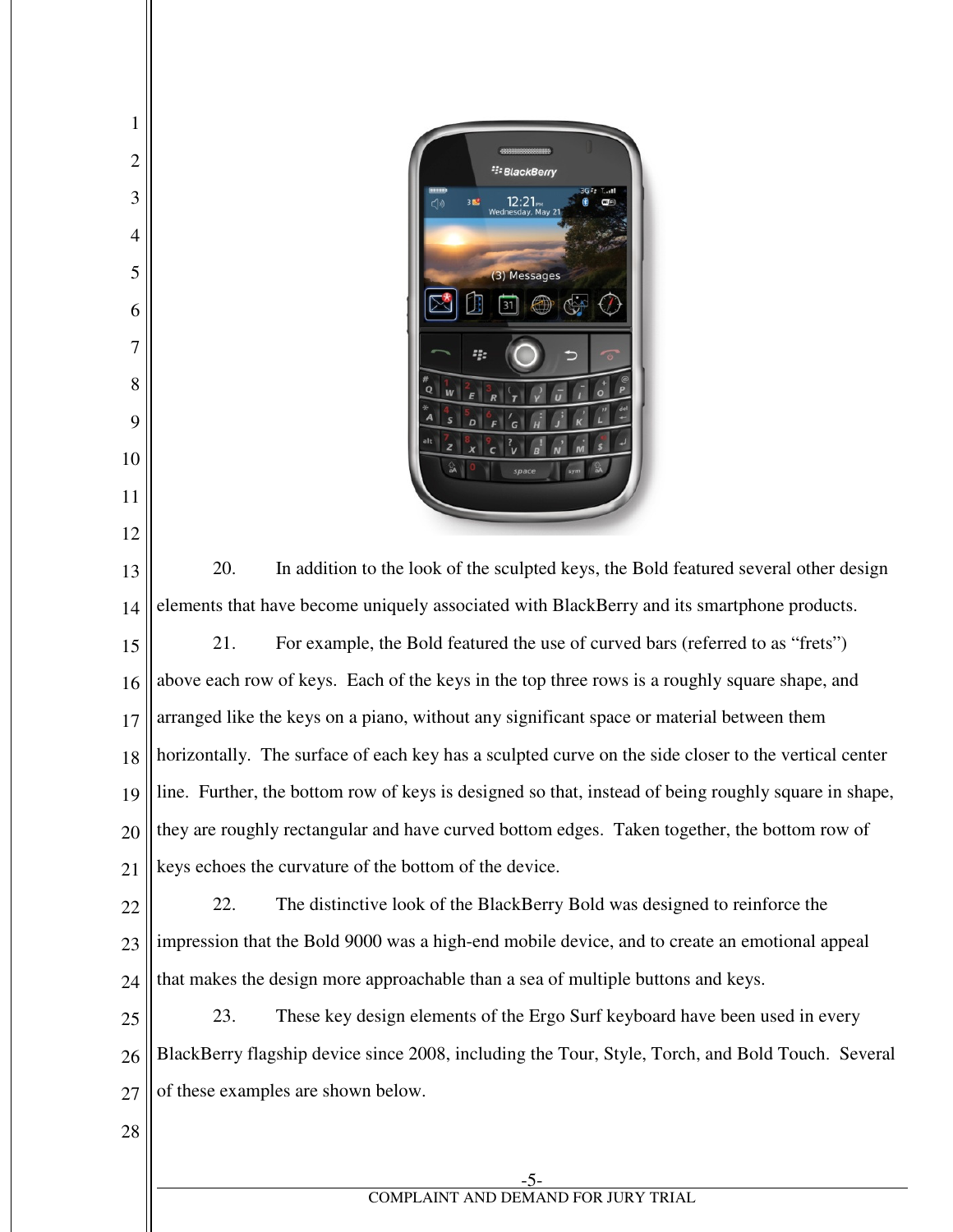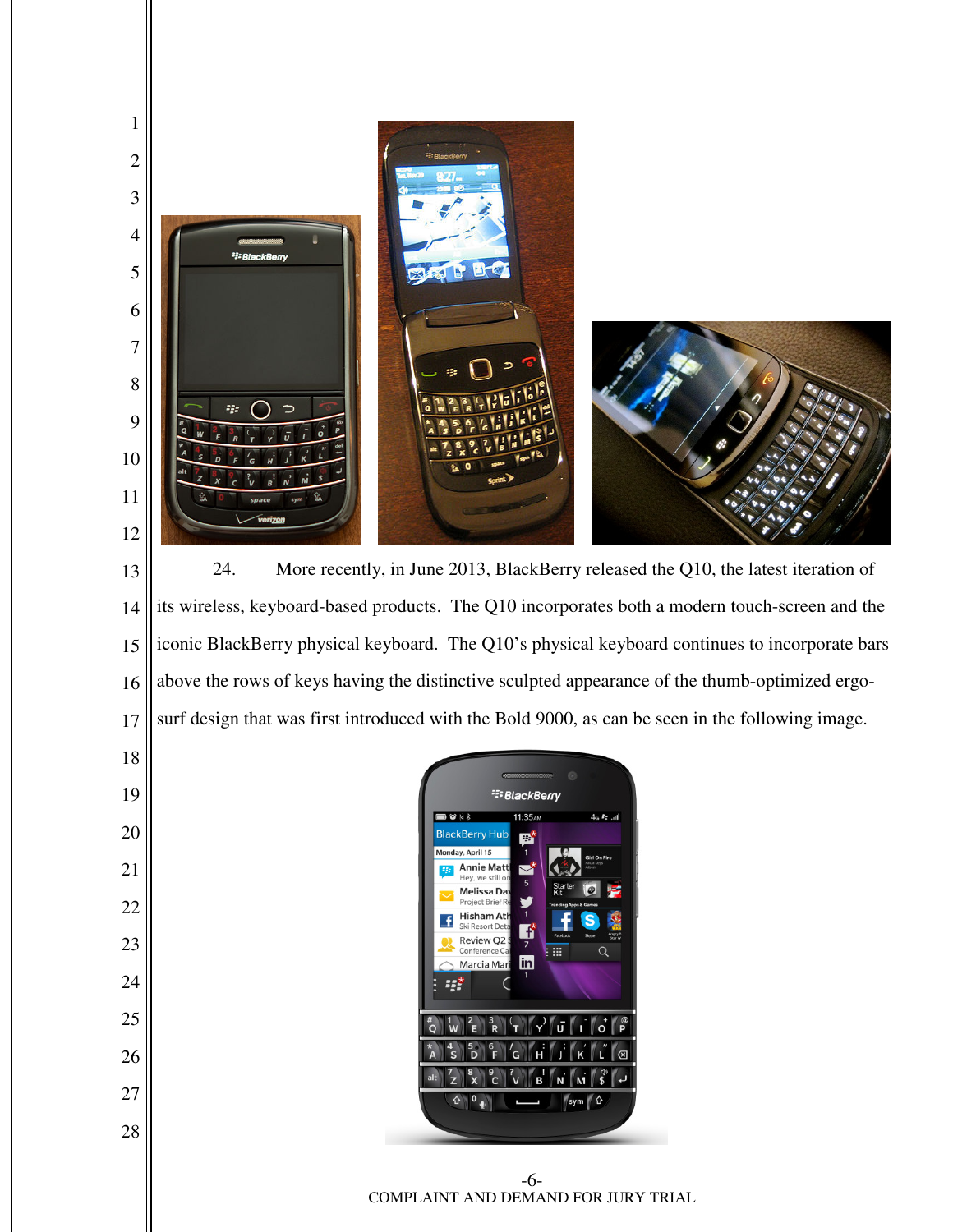1 2 3 25. Each successive iteration of BlackBerry's wireless devices has received industry praise and awards, particularly for its keyboard layout and design. As CNET noted, "the keyboard is arguably the star of any BlackBerry product."

- 4 5 6 26. As a result of its innovative and distinctive keyboard designs, BlackBerry's devices have achieved overwhelming commercial success, and BlackBerry's physical keyboard has become uniquely associated with the BlackBerry name.
- 7 8 9 10 27. BlackBerry's smartphones with physical keyboards have been advertised extensively throughout the United States through virtually every type of media, including television, magazines and other publications, newspapers, and the Internet. The vast majority of these advertisements focus on the distinctive BlackBerry keyboard design.

11 12 13 14 15 16 17 18 19 20 21 28. BlackBerry's smartphones with physical keyboards have also received significant unsolicited coverage in the media, and reviewers and analysts have praised the BlackBerry keyboard as the standard by which all other such products are judged. GSMA – the largest and most well known association of mobile operators – recognized BlackBerry's keyboard devices as "chang[ing] the face of corporate communication." Business Insider recognized BlackBerry as "the best at making keyboard phones," calling the Q10 in particular the "best keyboard phone you can buy." Similarly, in praising the BlackBerry Q10's keyboard, the well known New York Times technology columnist David Pogue remarked that "no phone on the market offers a better combination of speed and accuracy for entering text." In 2013, Thomson Reuters named BlackBerry one of the World's Top 100 Most Innovative Organizations, based largely on the number of "important patents [BlackBerry has], mainly for its popular keyboard."

22 23 24 25 26 27 29. BlackBerry's handheld devices – and their keyboards – have garnered widespread industry acclaim for both their unique design and their performance. BlackBerry and its keyboard products have garnered dozens of industry awards, including the GSMA Chairman's Award, InfoWorld Magazine's Product of the Year Award, PC World's World Class Award, the Network Industry Award for Best New Mobile Communications Product, the BusinessWeek Best Product of the Year award, and PC Magazine's Best of the Year Award.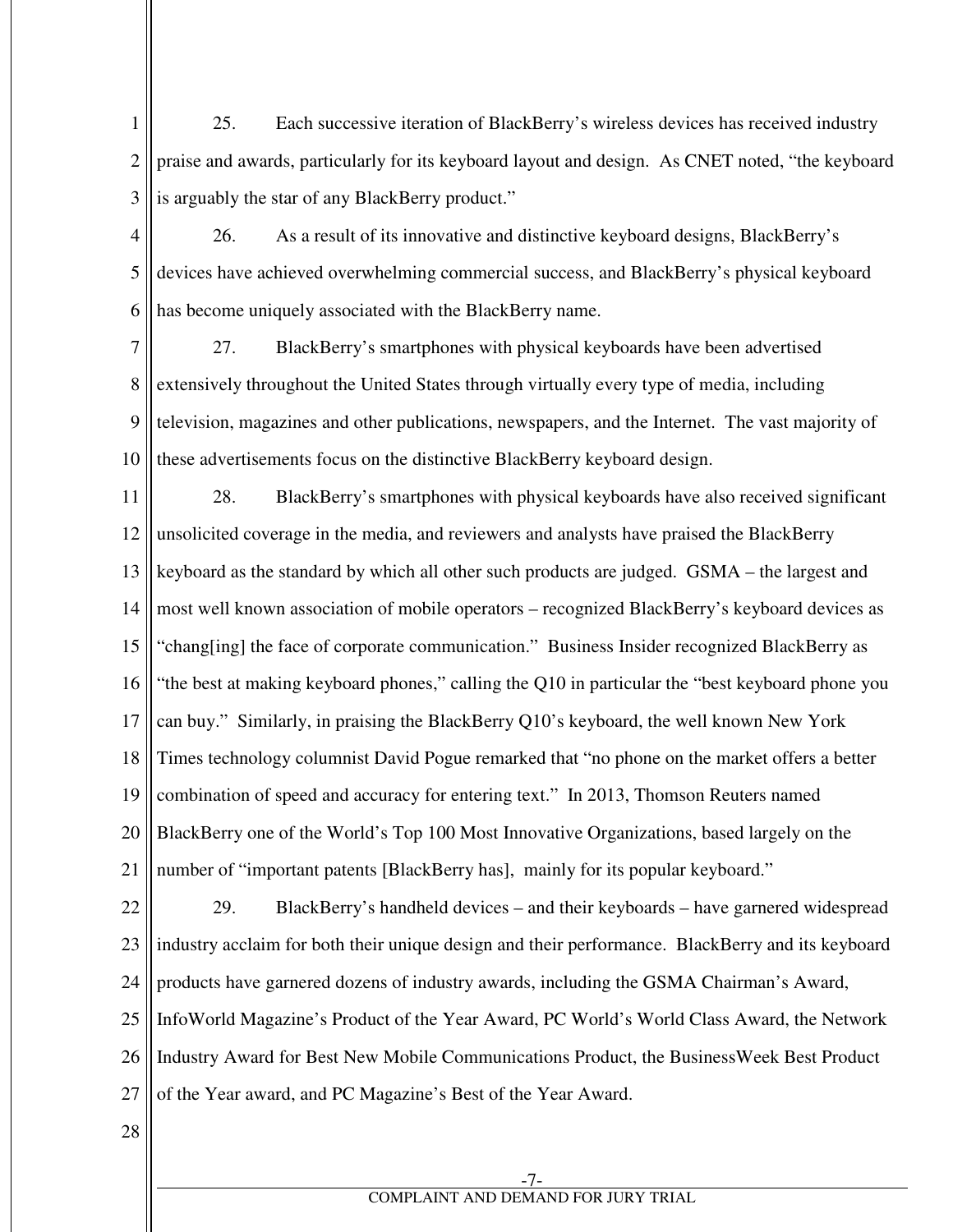| $\mathbf{1}$   | <b>BlackBerry's Utility Patents</b>                                                                    |
|----------------|--------------------------------------------------------------------------------------------------------|
| $\overline{2}$ | 30.<br>On December 8, 2009, the USPTO issued U.S. Patent No. 7,629,964 titled "Hand-                   |
| $\mathfrak{Z}$ | Held Electronic Device With A Keyboard Optimized For Use With The Thumbs" (hereinafter the             |
| $\overline{4}$ | "964 patent"). This patent names Jason Griffin, John Holmes, Mike Lazaridis, Herb Little, and          |
| 5              | Harry Major, all of Canada, as inventors, and identifies RIM as the assignee. A true and correct       |
| 6              | copy of the '964 patent is attached hereto as <b>Exhibit A</b> .                                       |
| $\tau$         | 31.<br>On April 24, 2012, the USPTO issued U.S. Patent No. 8, 162, 552 titled "Ramped-                 |
| 8              | Key Keyboard for a Handheld Mobile Communication Device (hereinafter the "552 patent").                |
| 9              | This patent names Roman Rak, Jason Griffin, and Norman Ladouceur, all of Canada, as inventors,         |
| 10             | and identifies RIM as the assignee. A true and correct copy of the '552 patent is attached hereto as   |
| 11             | <b>Exhibit B.</b>                                                                                      |
| 12             | 32.<br>BlackBerry is the owner of all right, title, and interest in and to the '964 and '552           |
| 13             | patents with the full and exclusive right to bring suit to enforce each patent, including the right to |
| 14             | recover for past infringement.                                                                         |
| 15             | <b>BlackBerry's Design Patent</b>                                                                      |
| 16             | 33.<br>On July 9, 2013, the USPTO issued U.S. Patent No. D685,775 titled "Handheld"                    |
| 17             | Electronic Device" (hereinafter the D'775 patent). This patent names Joseph Michael Hofer, Todd        |
| 18             | Andrew Wood, Di Tao, Roman Rak, Anders Fahrendorff, Cortez Corley, Ingve Holmung, and                  |
| 19             | Alison Phillips, all of Canada, as inventors, and identifies RIM as the assignee. The only portion     |
| 20             | of the device shown in the D'775 patent that is claimed is the keyboard design set out in solid        |
| 21             | lines. A true and correct copy of the D'775 patent is attached hereto as <b>Exhibit C</b> .            |
| 22             | 34.<br>BlackBerry is the owner of all right, title, and interest in and to the D'775 patent            |
| 23             | with the full and exclusive right to bring suit to enforce this patent, including the right to recover |
| 24             | for past infringement.                                                                                 |
| 25             | <b>BlackBerry Keyboard Trade Dress</b>                                                                 |
| 26             | 35.<br>Through the extensive and consistent advertising, promotion, and publicity of the               |
| 27             | BlackBerry ergo-surf keyboard devices, BlackBerry has obtained and holds trade dress protection        |
| 28             | in the design and appearance of those devices.                                                         |
|                | $-8-$                                                                                                  |

COMPLAINT AND DEMAND FOR JURY TRIAL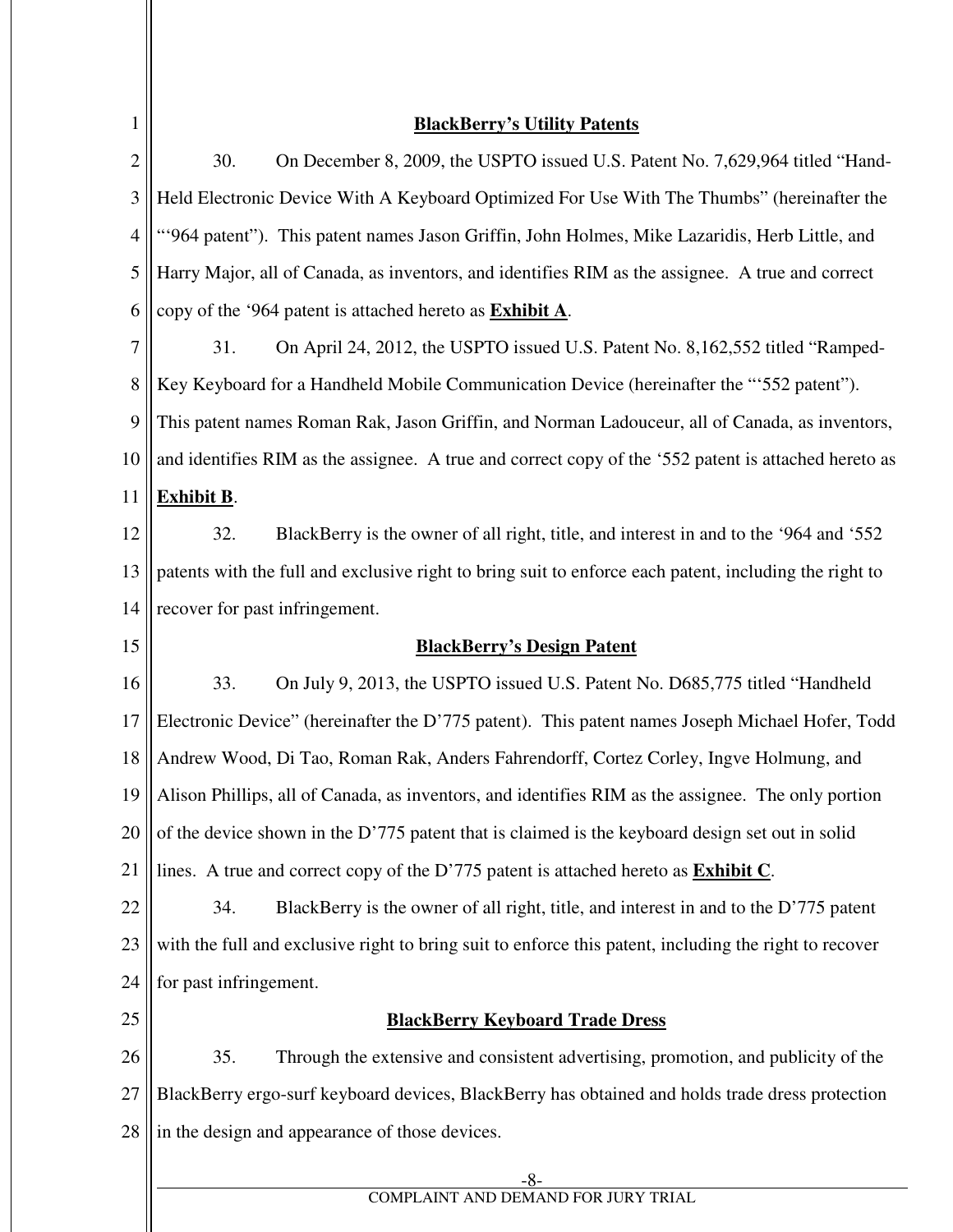| $\mathbf{1}$   | 36.<br>The following non-functional elements of the design of BlackBerry's keyboard                                                       |  |
|----------------|-------------------------------------------------------------------------------------------------------------------------------------------|--|
| $\overline{2}$ | devices comprise some of the product configuration trade dress at issue in this case (the                                                 |  |
| 3              | "BlackBerry Keyboard Trade Dress"):                                                                                                       |  |
| 4              | a keyboard with an overall symmetrical design around the vertical                                                                         |  |
| 5              | center line, comprising several horizontal dividing bars above rows of<br>sculpted keys, the last of which is rounded on the bottom edge; |  |
| 6              | several horizontal bars in contrasting color and finish set above                                                                         |  |
| 7              | horizontal rows of keys;                                                                                                                  |  |
| 8              | several top rows of roughly square shaped keys having little horizontal                                                                   |  |
| 9              | space between them;                                                                                                                       |  |
| 10             | a bottom row of roughly rectangular shaped keys having curved bottoms<br>edges and little horizontal space between them;                  |  |
| 11             |                                                                                                                                           |  |
| 12             | keys with planar areas away from the vertical center line of the<br>keyboard and sculpted curves closer to the center line;               |  |
| 13             | one larger rectangular key in the center of the bottom row having a u-                                                                    |  |
| 14             | shaped planar area; and                                                                                                                   |  |
| 15             | keys having distinct lettering or graphical icons printed on the surface.                                                                 |  |
| 16             | 37.<br>These elements of the BlackBerry Keyboard Trade Dress are distinctive and serve                                                    |  |
| 17             | to identify BlackBerry as the source of the BlackBerry products. BlackBerry has made substantial                                          |  |
| 18             | sales in the United States of devices with the BlackBerry Keyboard Trade Dress. BlackBerry, and                                           |  |
| 19             | its carrier partners, have spent substantial money and resources, to advertise, market, and promote                                       |  |
| 20             | devices with the BlackBerry Keyboard Trade Dress through virtually every type of digital,                                                 |  |
| 21             | broadcast, online, and print media in the United States. Devices with the BlackBerry Keyboard                                             |  |
| 22             | Trade Dress also have received significant unsolicited coverage in digital, broadcast, online, and                                        |  |
| 23             | print media around the United States. As a result of longstanding and widespread commercial use                                           |  |
| 24             | and success, as well as advertising, publicity, and promotion, the public has come to recognize the                                       |  |
| 25             | shape and design of the BlackBerry Keyboard Trade Dress, which is nonfunctional and distinctive,                                          |  |
| 26             | and to associate it with a single source, namely, BlackBerry.                                                                             |  |
| 27             |                                                                                                                                           |  |
| 28             |                                                                                                                                           |  |
|                |                                                                                                                                           |  |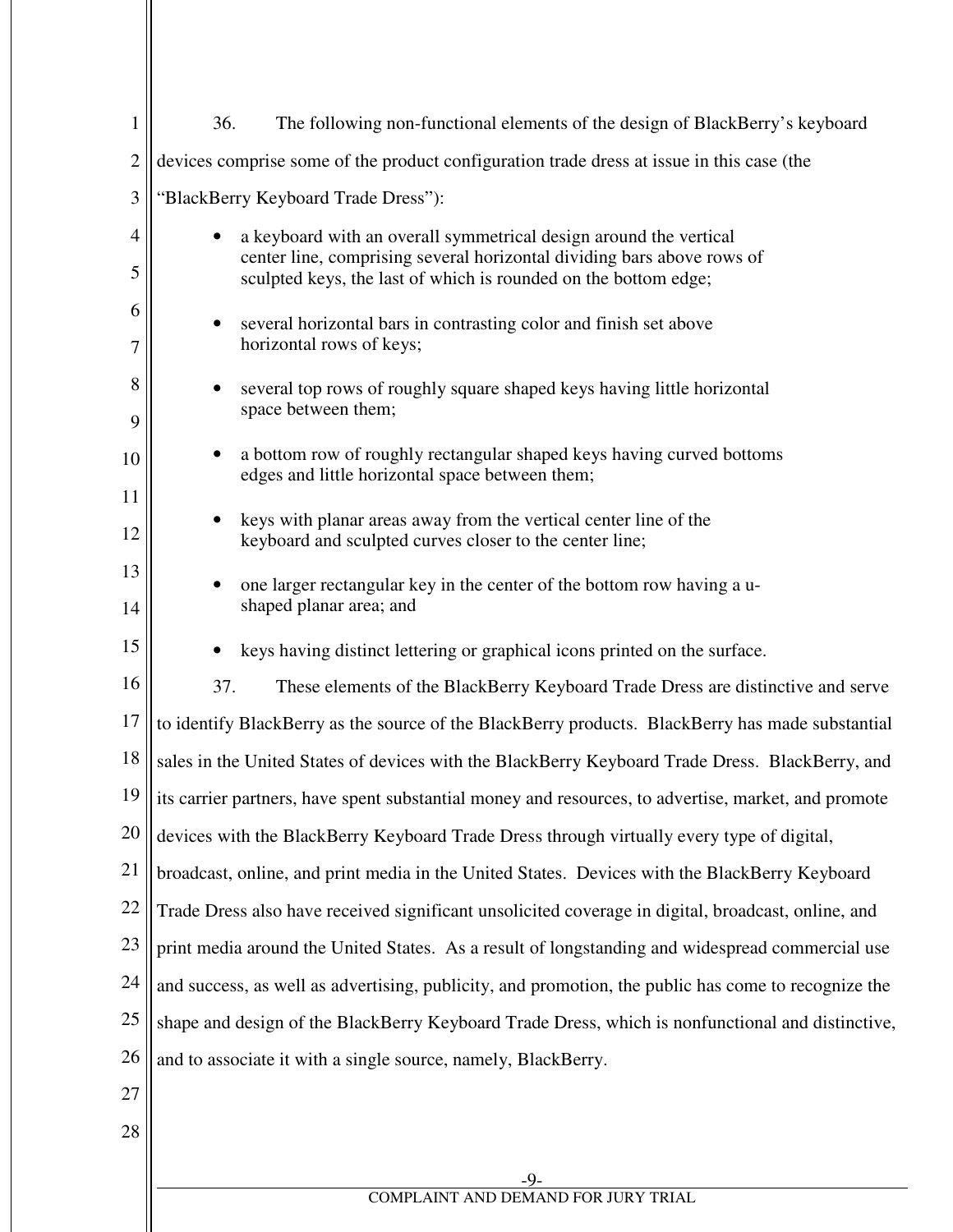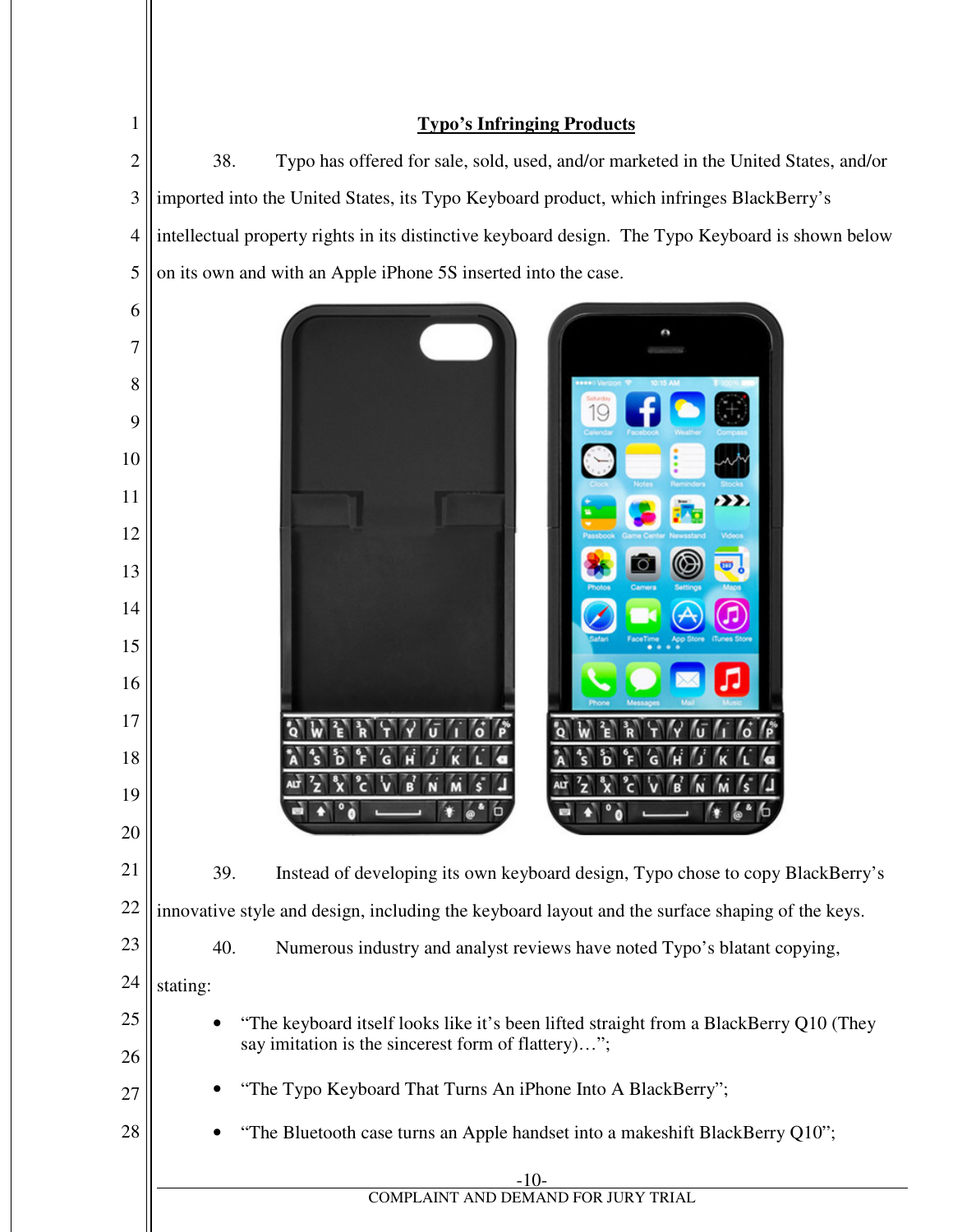| $\mathbf{1}$<br>$\overline{2}$ | "iPhone users can now get a similar look and feel with the new Typo Keyboard Case<br>that effectively turns their beloved smartphone into something that resembles the<br>BlackBerry Q10 (and many other BlackBerry devices)"; |
|--------------------------------|--------------------------------------------------------------------------------------------------------------------------------------------------------------------------------------------------------------------------------|
| 3                              | "Typo Keyboard Brings Physical BlackBerry Keyboard to iPhone";                                                                                                                                                                 |
| 4<br>5                         | "Typo Keyboard Case: Hands-on with case that turns your iPhone into a BlackBerry";<br>and                                                                                                                                      |
| 6<br>7                         | "The keyboard has the look and feel of a classic BlackBerry, right down to the beveled<br>keys."                                                                                                                               |
| 8                              | 41.<br>Indeed, Typo has acknowledged its copying of BlackBerry's iconic keyboard. On                                                                                                                                           |
| 9                              | or about December 9, 2013, Typo's co-founder Ryan Seacrest was interviewed by CNN about the                                                                                                                                    |
| 10                             | Typo Keyboard (http://www.cnn.com/2013/12/06/tech/mobile/ryan-seacrest-iphone-startup/):                                                                                                                                       |
| 11                             | Interviewer:<br>So it's the best thing about a BlackBerry, within the iPhone.                                                                                                                                                  |
| 12                             | That's kind of how this came to fruition.<br><b>Ryan Seacrest:</b>                                                                                                                                                             |
| 13                             | 42.<br>Typo had many design options for the keyboard in its product which would not                                                                                                                                            |
| 14                             | embody the same combination of elements of the BlackBerry patents or the BlackBerry Keyboard                                                                                                                                   |
| 15                             | Trade Dress. Instead, Typo chose to infringe BlackBerry's patents and trade dress through the                                                                                                                                  |
| 16                             | design and promotion of its Typo Keyboard product, and it did so willfully to trade upon the                                                                                                                                   |
| 17                             | goodwill that BlackBerry has developed in connection with BlackBerry's family of mobile                                                                                                                                        |
| 18                             | products with physical keyboards.                                                                                                                                                                                              |
| 19                             | <b>Infringement of BlackBerry's Utility Patents</b>                                                                                                                                                                            |
| 20                             | 43.<br>The Typo Keyboard product infringes the BlackBerry '964 and '552 patents and                                                                                                                                            |
| 21                             | thereby unlawfully provides Typo with unique functionality for its products that was the result of                                                                                                                             |
| 22                             | BlackBerry's investment and innovation.                                                                                                                                                                                        |
| 23                             | Typo has advertised the infringing Typo Keyboard product and has made it<br>44.                                                                                                                                                |
| 24                             | available for pre-order on its website at the following page:                                                                                                                                                                  |
| 25                             | http://typokeyboards.myshopify.com/products/typo-iphone-keyboard-case/.                                                                                                                                                        |
| 26                             | 45.<br>On the Typo website, there are two methods of pre-order available, one through                                                                                                                                          |
| 27                             | the Typo website and one through online retailer Amazon. In both methods, payment is charged                                                                                                                                   |
| 28                             | upon placement of the pre-order, rather than upon shipment of the device. Shipping is advertised                                                                                                                               |
|                                | -11-<br>COMPLAINT AND DEMAND FOR JURY TRIAL                                                                                                                                                                                    |
|                                |                                                                                                                                                                                                                                |
|                                |                                                                                                                                                                                                                                |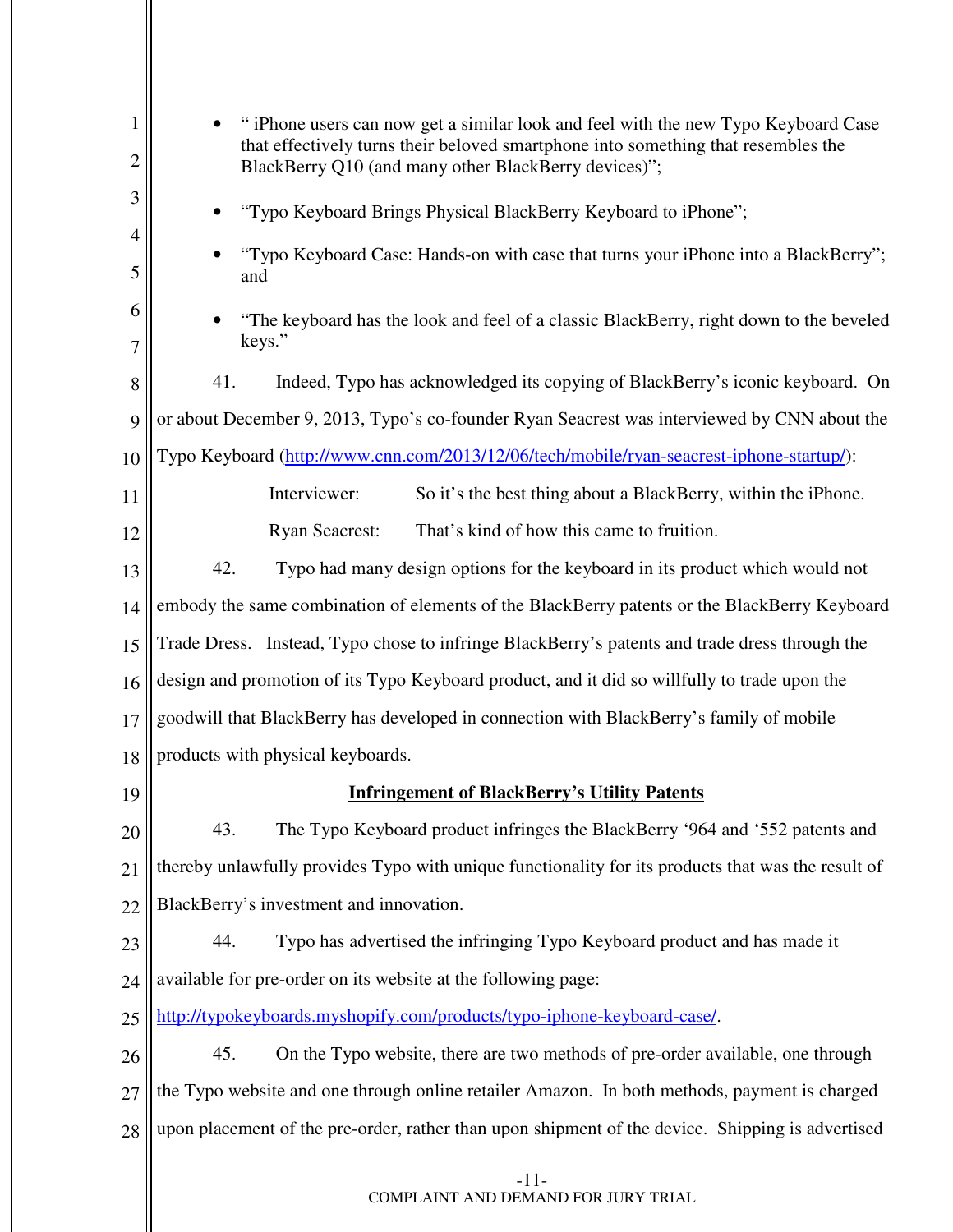1 as set to begin in January 2014.

2 3 4 5 46. The Typo website further states that "[b]oth the hardware and software for the Typo Keyboard™ were designed and engineered in California & Utah." And Typo's CEO boasted on his LinkedIn account that Typo distributed samples of the product for use to over a hundred testers.

6 7 8 9 47. Typo has neither sought nor obtained authorization from BlackBerry to incorporate BlackBerry's patented technology into the Typo Keyboard product (or any other product), or to make, use, sell, or offer to sell the infringing Typo Keyboard in the United States (including without limitation as identified above).

10 11 12 13 48. Typo similarly does not have authorization from BlackBerry to import the infringing Typo Keyboard into the United States. The Typo website states that the Typo Keyboard product "manufactured and assembled" in China. Thus, before any domestic pre-orders can be fulfilled, it must first be imported into the United States.

14

## **Infringement of BlackBerry's Design Patent**

15 16 17 18 19 20 49. As shown in the three-way comparison of the BlackBerry Q10, the D'775 design patent, and the Typo Keyboard product below, Typo has misappropriated BlackBerry's patented design in the accused Typo Keyboard. An ordinary observer viewing the Typo Keyboard in the purchasing context would be deceived by its similarity to the D'775 patent design, and would be induced to purchase the Typo Keyboard believing it was the same design as BlackBerry's D'775 patent.

21 22

23

24

25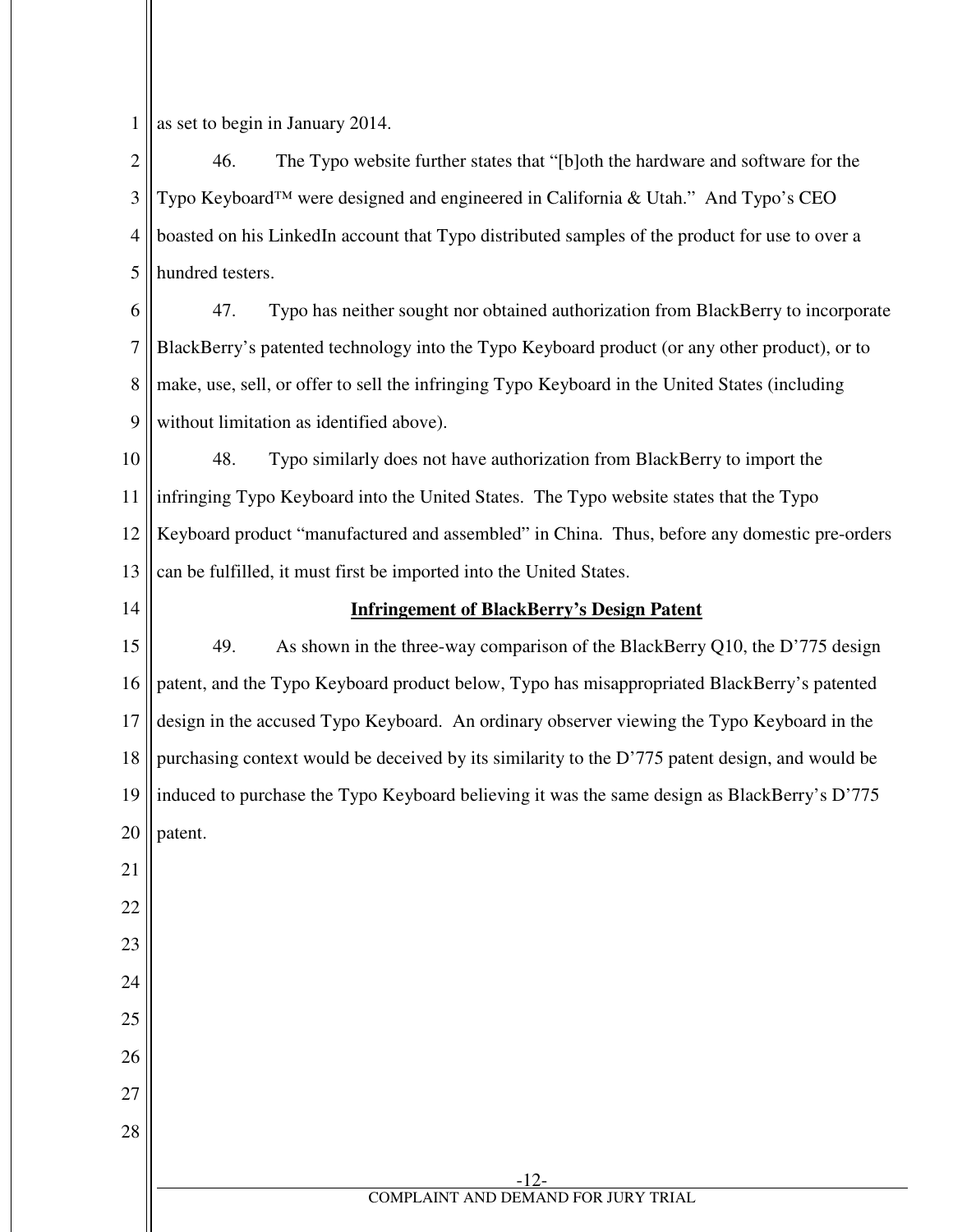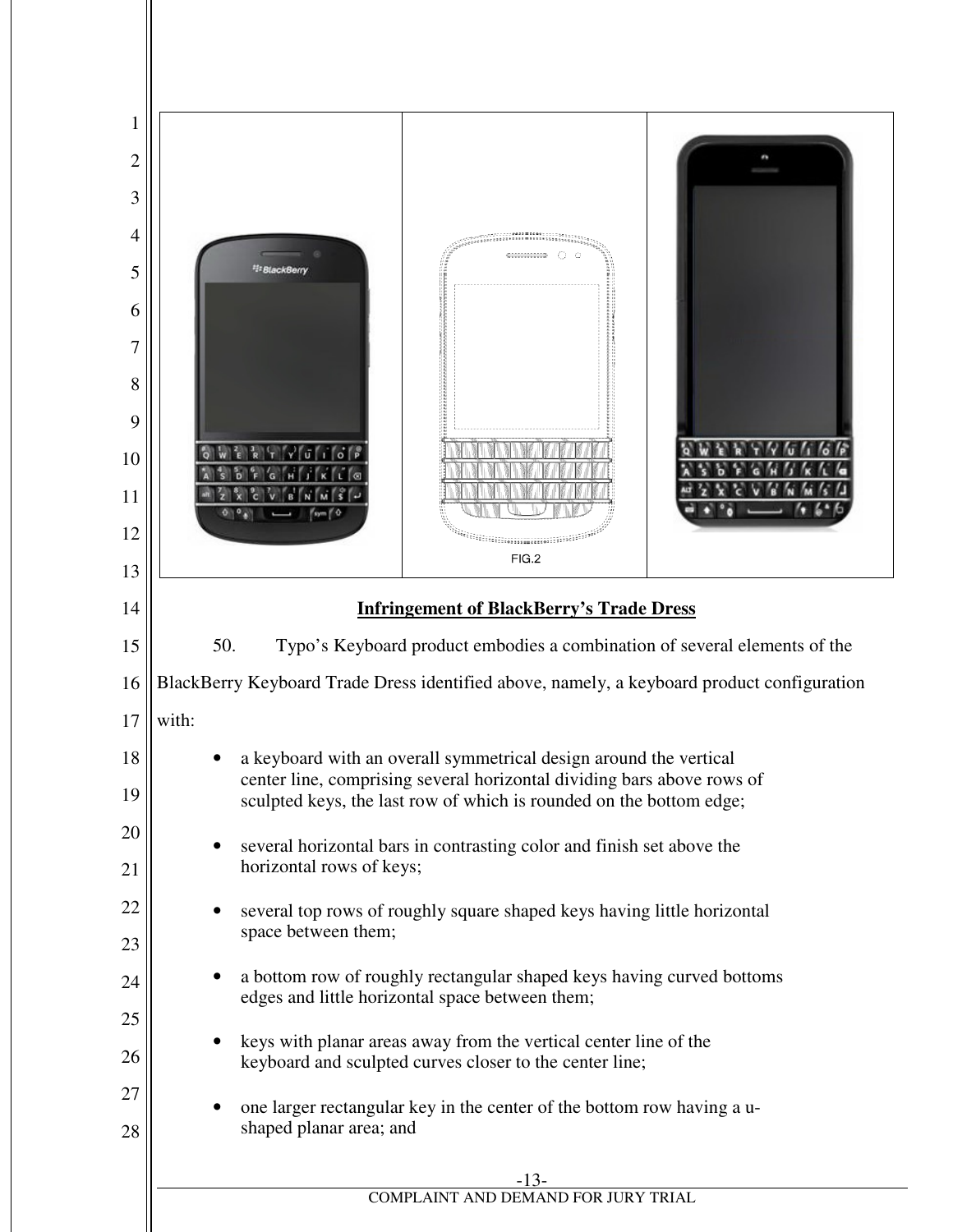1

• keys having distinct lettering or graphical icons printed on the surface.

2 3 4 5 6 7 8 9 51. Typo's keyboard product has caused and is likely to continue to cause confusion, mistake, and deception as to the source of origin of Typo's products and is likely to falsely suggest a sponsorship, connection, or association between Typo, its products, and/or its commercial activities with BlackBerry. For example, the public is likely to mistakenly believe that BlackBerry makes Typo's keyboard product, that BlackBerry has authorized Typo to use its keyboard design, or that there is some kind of relationship between BlackBerry and Typo. In addition, Typo's keyboard product is likely to dilute the distinctiveness and value of BlackBerry's famous BlackBerry Keyboard Trade Dress.

10 11 52. One of BlackBerry's most significant distinctions in the marketplace is the design of its keyboard, which stands out from all of the other mobile devices on the market.

12 BlackBerry's goodwill among consumers is uniquely tied to its keyboard design. Typo's copying

13 of BlackBerry's intellectual property rights not only allows Typo to trade on benefits from

14 BlackBerry's investment, it threatens to substantially diminish the goodwill that BlackBerry has

15 developed with consumers.

16 17 18 19 20 21 22 23 24 25 26 27 53. Typo's keyboard products have been marketed as a way to obtain the advantages of BlackBerry's keyboard design for use with an iPhone while supplanting BlackBerry within its customer base. On information and belief, for example, the co-founders of Typo, Laurence Hallier and Ryan Seacrest, created the Typo Keyboard specifically to replace their BlackBerry devices with a physical keyboard copied from a BlackBerry. As set forth on Typo's website: For several years, many of our friends and colleagues carried two phones: one for typing and correspondence and an iPhone for virtually everything else. One night, we went out to dinner and both had our phones on the table. Two people, four phones! (http://typokeyboards.com/about-us). 54. Typo's infringement of BlackBerry's utility patents and design patent and its infringement and dilution of the BlackBerry Keyboard Trade Dress have damaged and irreparably

28

-14- COMPLAINT AND DEMAND FOR JURY TRIAL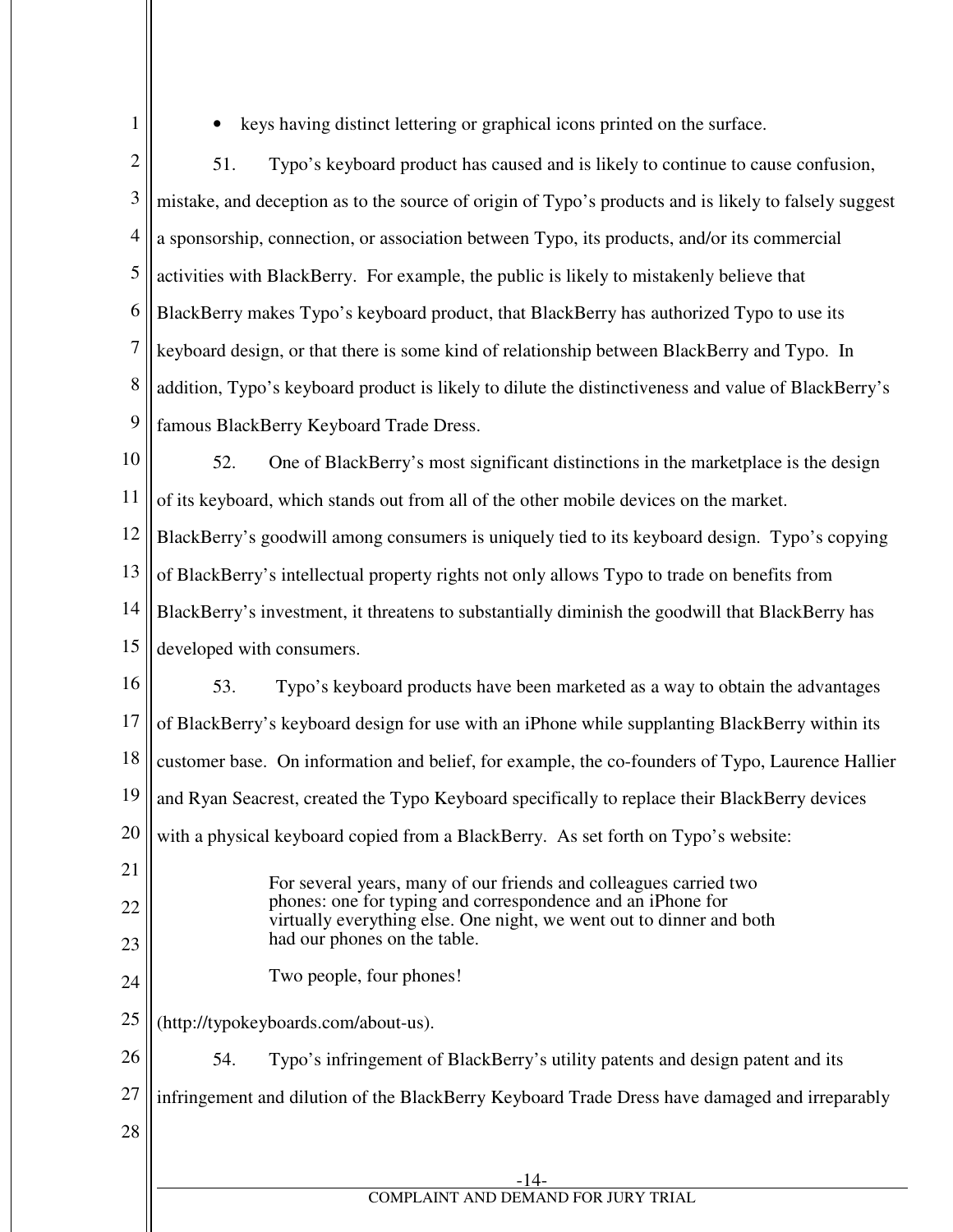| $\mathbf 1$    |     | injured BlackBerry, and, unless Typo is preliminarily and permanently enjoined, Typo will further |
|----------------|-----|---------------------------------------------------------------------------------------------------|
| $\overline{2}$ |     | damage and irreparably injure BlackBerry and the goodwill it has built.                           |
| 3              | 55. | Typo's infringement of BlackBerry's design patent and its infringement and                        |
| $\overline{4}$ |     | dilution of the BlackBerry Keyboard Trade Dress has irreparably injured the public, and, unless   |
| 5              |     | preliminarily and permanently enjoined, will further irreparably injure the public, which has an  |
| 6              |     | interest in being free from deception, confusion and/or mistake in the marketplace.               |
| 7              |     | <b>FIRST CLAIM FOR RELIEF</b>                                                                     |
| 8              |     | (Infringement of United States Patent No. 7,629,964)                                              |
| 9              | 56. | BlackBerry incorporates and realleges paragraphs 1 through 55 of this Complaint.                  |
| 10             | 57. | Typo has infringed and continues to infringe one or more claims of the '964 Patent                |
| 11             |     | by using, selling, and/or offering to sell in the United States, and/or importing into the United |
| 12             |     | States, the Typo Keyboard product in violation of 35 U.S.C. § 271.                                |
| 13             |     | <b>SECOND CLAIM FOR RELIEF</b>                                                                    |
| 14             |     | (Infringement of United States Patent No. 8,162,552)                                              |
| 15             | 58. | BlackBerry incorporates and realleges paragraphs 1 through 57 of this Complaint.                  |
| 16             | 59. | Typo has infringed and continues to infringe one or more claims of the '552 Patent                |
| 17             |     | by using, selling, and/or offering to sell in the United States, and/or importing into the United |
| 18             |     | States, the Typo Keyboard product in violation of 35 U.S.C. § 271.                                |
| 19             |     | <b>THIRD CLAIM FOR RELIEF</b>                                                                     |
| 20             |     | (Infringement of United States Patent No. D685,775)                                               |
| 21             | 60. | BlackBerry incorporates and realleges paragraphs 1 through 59 of this Complaint.                  |
| 22             | 61. | Typo has infringed and continues to infringe one or more claims of the D'775                      |
| 23             |     | Patent by using, selling, and/or offering to sell in the United States, and/or importing into the |
| 24             |     | United States, the Typo Keyboard product in violation of 35 U.S.C. § 271.                         |
| 25             |     |                                                                                                   |
| 26             |     |                                                                                                   |
| 27             |     |                                                                                                   |
| 28             |     |                                                                                                   |
|                |     | $-15-$                                                                                            |
|                |     | COMPLAINT AND DEMAND FOR JURY TRIAL                                                               |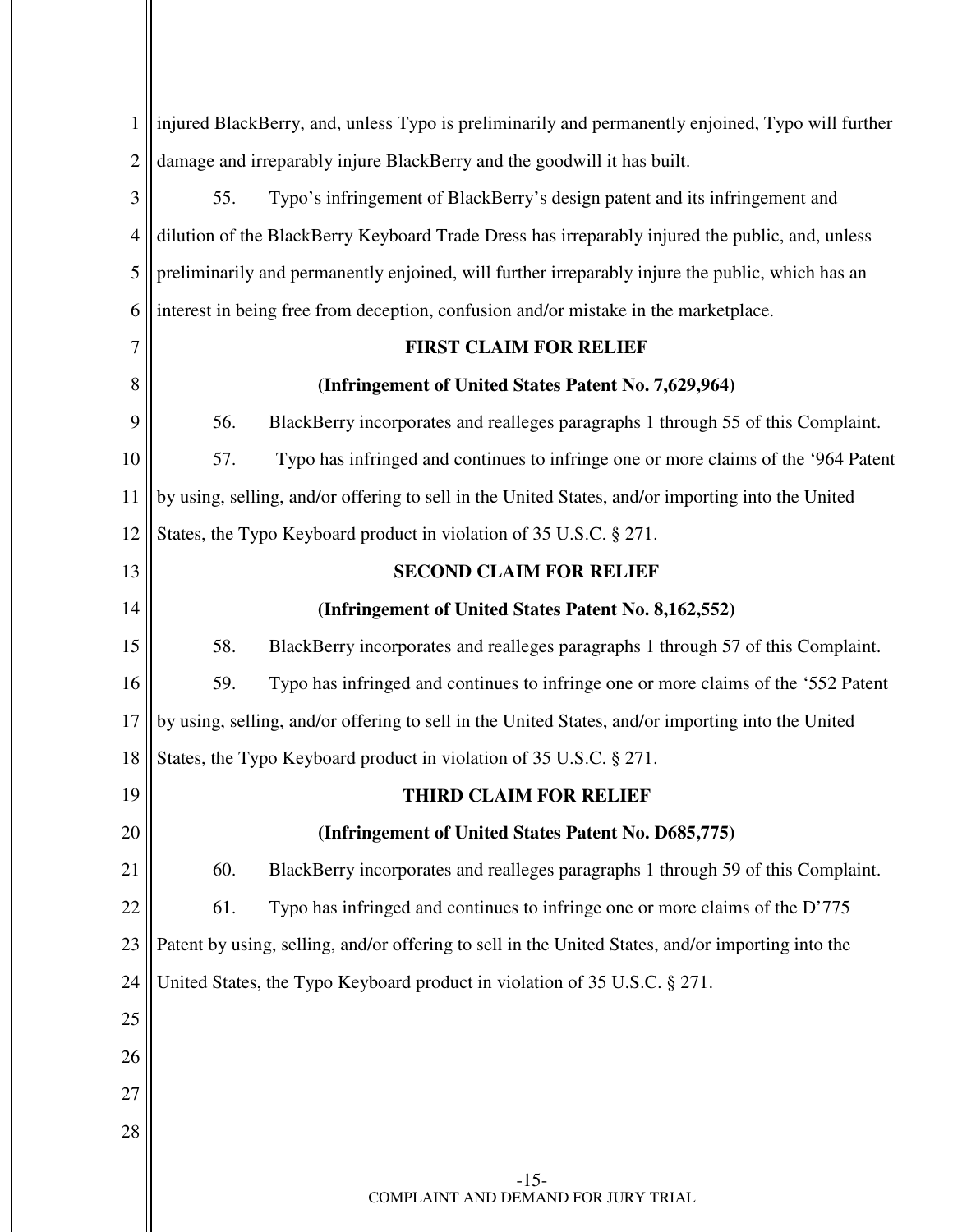| 1              | <b>FOURTH CLAIM FOR RELIEF</b>                                                                      |
|----------------|-----------------------------------------------------------------------------------------------------|
| $\overline{2}$ | (Trade Dress Infringement)                                                                          |
| 3              | 62.<br>BlackBerry incorporates and realleges paragraphs 1 through 61 of this Complaint.             |
| $\overline{4}$ | 63.<br>BlackBerry is the owner of all right and title to the distinctive BlackBerry                 |
| 5              | Keyboard Trade Dress. The BlackBerry Keyboard Trade Dress, as embodied in numerous                  |
| 6              | BlackBerry products, including the Bold 9000, Tour, Style, Torch, Bold Touch, and Q10, has          |
| $\tau$         | acquired secondary meaning, and is not functional.                                                  |
| 8              | 64.<br>In addition, based on extensive and consistent advertising, promotion, and sales             |
| 9              | throughout the United States, the BlackBerry Keyboard Trade Dress has acquired distinctiveness      |
| 10             | and enjoys secondary meaning among consumers, identifying BlackBerry as the source of these         |
| 11             | products.                                                                                           |
| 12             | 65.<br>BlackBerry's extensive advertising, promotion, and sales of products with the                |
| 13             | distinctive BlackBerry Keyboard Trade Dress have resulted in BlackBerry's acquisition of            |
| 14             | valuable, legally protected rights in the BlackBerry Keyboard Trade Dress, as well as considerable  |
| 15             | consumer goodwill.                                                                                  |
| 16             | 66.<br>The Typo Keyboard product has misappropriated the BlackBerry Keyboard Trade                  |
| 17             | Dress by copying a combination of several elements of that trade dress.                             |
| 18             | 67.<br>Typo's manufacture, promotion, and distribution of the Typo Keyboard product                 |
| 19             | with a product design that copies a combination of several elements of the BlackBerry Keyboard      |
| 20             | Trade Dress is likely to cause confusion mistake, or to deceive the consumer as to the affiliation, |
| 21             | connection or association of Typo with BlackBerry, or to the origin, sponsorship, or approval by    |
| 22             | BlackBerry of Typo's goods and services.                                                            |
| 23             | Typo's manufacture, promotion, and distribution of the Typo Keyboard product<br>68.                 |
| 24             | with a product design that copies a combination of several elements of the of the BlackBerry        |
| 25             | Keyboard Trade Dress enables Typo to benefit unfairly from BlackBerry's reputation and success.     |
| 26             | 69.<br>Typo's actions constitute false designation of origin in violation of 15 U.S.C.              |
| 27             | §1125(a).                                                                                           |
| 28             |                                                                                                     |
|                |                                                                                                     |

-16- COMPLAINT AND DEMAND FOR JURY TRIAL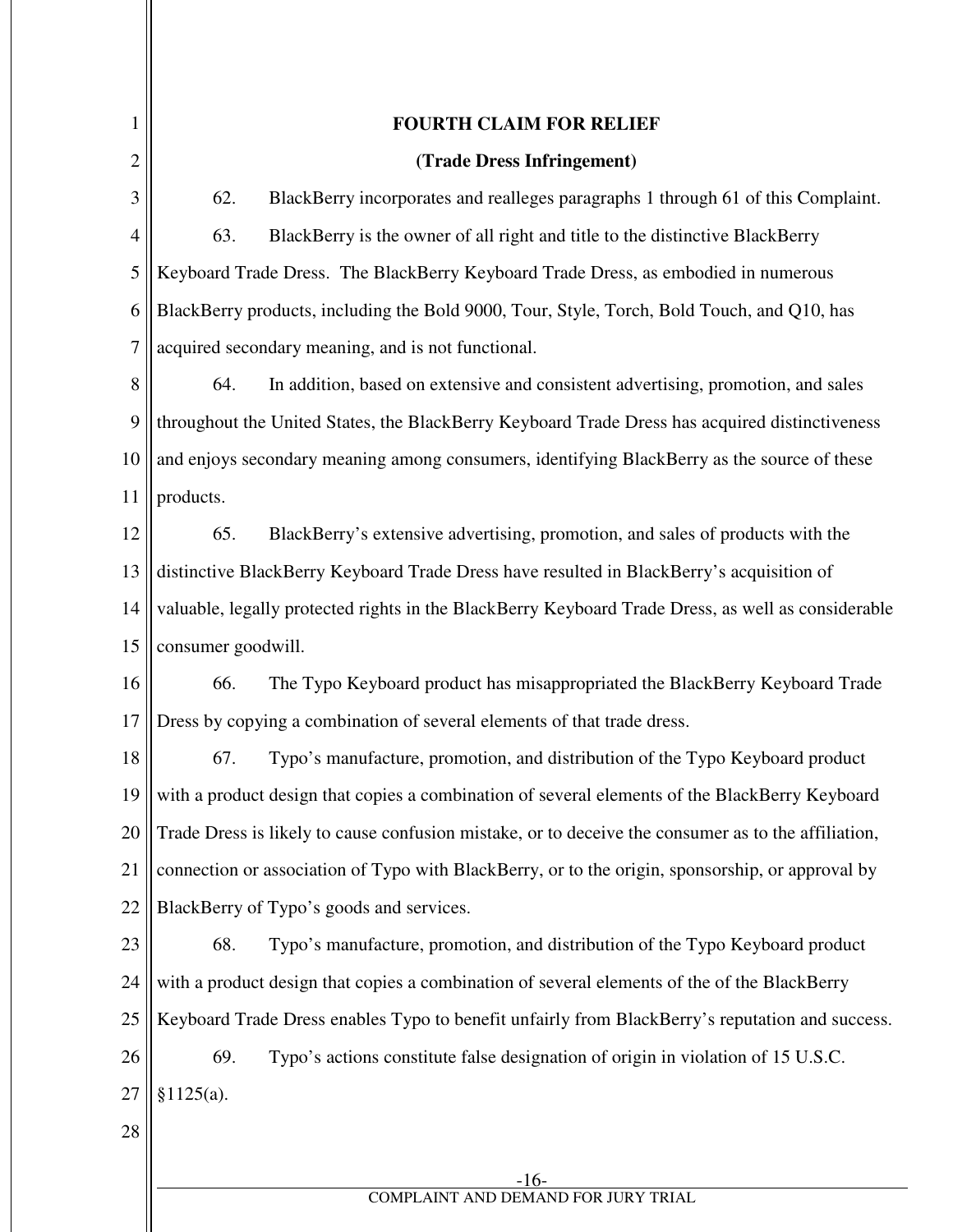| $\mathbf{1}$   | Typo knew of the BlackBerry Keyboard Trade Dress when it designed its<br>70.                      |
|----------------|---------------------------------------------------------------------------------------------------|
| 2              | Keyboard product. Accordingly, Typo's infringement has been and continues to be intentional,      |
| 3              | willful and without regard to BlackBerry Keyboard Trade Dress.                                    |
| $\overline{4}$ | 71.<br>BlackBerry has been and will continue to be irreparably harmed and damaged by              |
| 5              | Typo's conduct, and BlackBerry lacks an adequate remedy at law to compensate for this harm and    |
| 6              | damage.                                                                                           |
| $\overline{7}$ | BlackBerry is informed and believes, and on that basis alleges, that Typo has<br>72.              |
| 8              | further obtained investment by virtue of its infringement of the BlackBerry Keyboard Trade Dress. |
| 9              | 73.<br>BlackBerry also has sustained damages as a direct and proximate result of Typo's           |
| 10             | infringement of the BlackBerry Keyboard Trade Dress in an amount to be proven at trial,           |
| 11             | including Typo's profits and/or gains of any kind resulting from its acts of infringement.        |
| 12             | Because Typo's actions have been willful, BlackBerry is entitled to enhanced and<br>74.           |
| 13             | exemplary damages, including treble its actual damages, to an award of costs, and, this being an  |
| 14             | exceptional case, reasonable attorneys' fees pursuant to 15 U.S.C. § 1117(a).                     |
| 15             | <b>FIFTH CLAIM FOR RELIEF</b>                                                                     |
| 16             | (Trade Dress Dilution)                                                                            |
| 17             | 75.<br>BlackBerry incorporates and realleges paragraphs 1 through 74 of this Complaint.           |
| 18             | 76.<br>As alleged above, the BlackBerry Keyboard Trade Dress has acquired                         |
| 19             | distinctiveness in the minds of consumers and has become famous.                                  |
| 20             | Typo has misappropriated the BlackBerry Keyboard Trade Dress to promote its<br>77.                |
| 21             | own infringing products in interstate commerce.                                                   |
| 22             | 78.<br>Typo has promoted the distinctive and famous BlackBerry Keyboard Trade Dress               |
| 23             | in a manner that dilutes and is likely to dilute the distinctiveness of the BlackBerry Keyboard   |
| 24             | Trade Dress by (a) diminishing the public's association of the exclusivity of the BlackBerry      |
| 25             | Keyboard Trade Dress trade dress with BlackBerry as a company, and (b) diminishing the status     |
| 26             | of the BlackBerry Keyboard Trade Dress as a unique identifier of the BlackBerry brand.            |
|                |                                                                                                   |
| 27             | 79.<br>Typo's actions constitute dilution in violation of 15 U.S.C. §1125(c).                     |
| 28             |                                                                                                   |
|                | $-17-$<br>COMPLAINT AND DEMAND FOR JURY TRIAL                                                     |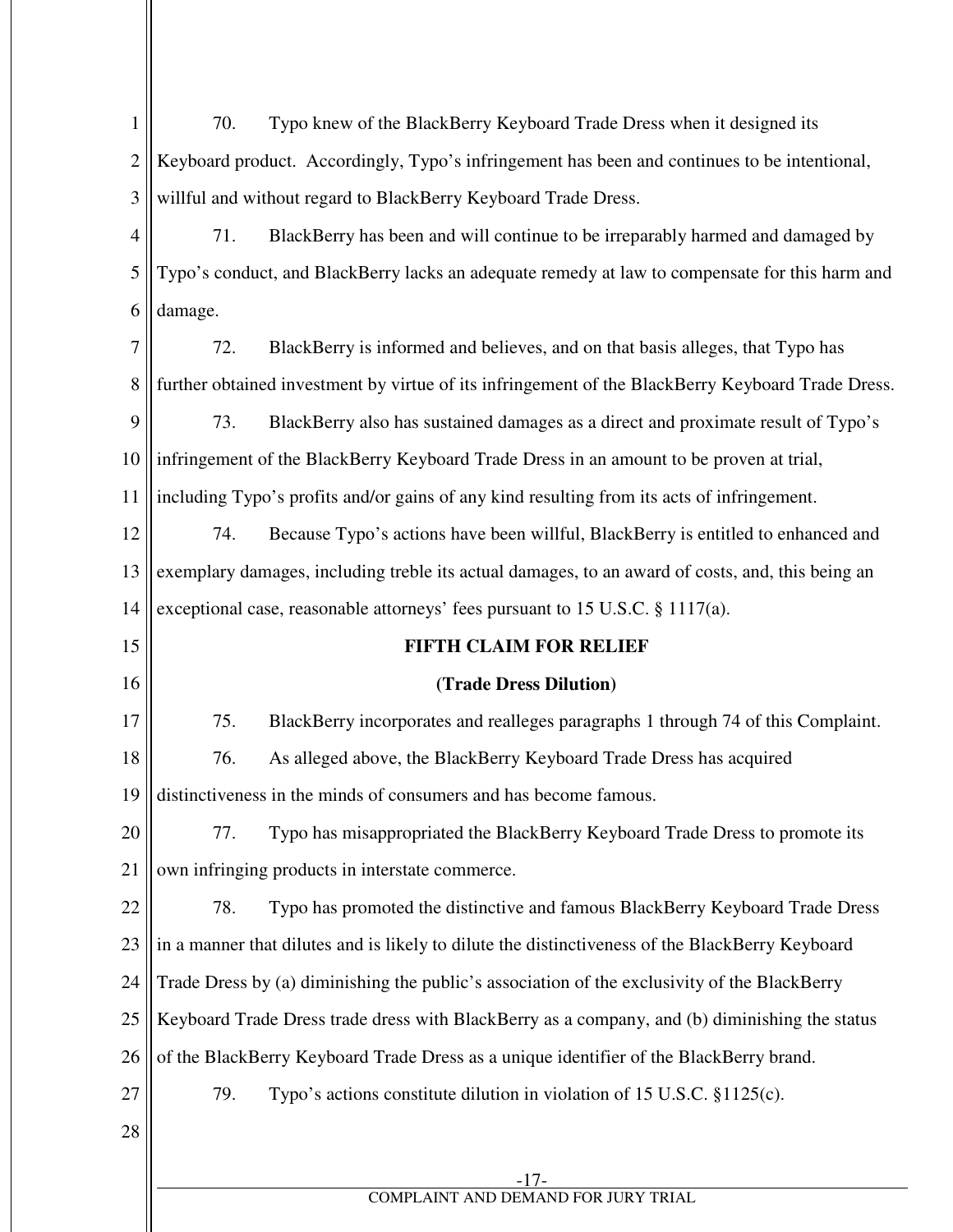| 1              | 80.<br>Typo knew of the BlackBerry Keyboard Trade Dress when it designed its                          |
|----------------|-------------------------------------------------------------------------------------------------------|
| $\overline{2}$ | Keyboard products. Accordingly, Typo's acts of dilution have been and continue to be                  |
| 3              | intentional, willful and without regard to the BlackBerry Keyboard Trade Dress.                       |
| $\overline{4}$ | 81.<br>BlackBerry has been and will continue to be irreparably harmed and damaged by                  |
| 5              | Typo's conduct, and BlackBerry lacks an adequate remedy at law to compensate for this harm and        |
| 6              | damage.                                                                                               |
| 7              | 82.<br>BlackBerry is informed and believes, and on that basis alleges, that Typo has                  |
| 8              | obtained investment by virtue of its dilution of the BlackBerry Keyboard Trade Dress.                 |
| 9              | 83.<br>BlackBerry also has sustained damages as a direct and proximate result of Typo's               |
| 10             | infringement of the BlackBerry Keyboard Trade Dress in an amount to be proven at trial,               |
| 11             | including Typo's profits and/or gains of any kind resulting from its acts of dilution.                |
| 12             | 84.<br>Because Typo's actions have been willful, BlackBerry is entitled to enhanced and               |
| 13             | exemplary damages, including treble its actual damages, to an award of costs, and, this being an      |
| 14             | exceptional case, reasonable attorneys' fees pursuant to 15 U.S.C. § 1117(a).                         |
| 15             | <b>SIXTH CLAIM FOR RELIEF</b>                                                                         |
|                |                                                                                                       |
| 16             | (Unfair Business Practices - California Business                                                      |
| 17             | and Professions Code § 17200, et seq.)                                                                |
| 18             | 85.<br>BlackBerry incorporates and realleges paragraphs 1 through 84 of this Complaint.               |
| 19             | 86.<br>The acts of Typo described above constitute unlawful, unfair, and fraudulent                   |
| 20             | business practices as defined by California Business & Professions Code § 17200, et seq.              |
| 21             | 87.<br>BlackBerry has valid and protectable rights in the BlackBerry Keyboard Trade                   |
| 22             | Dress. The BlackBerry Keyboard Trade Dress does not serve any function other than to identify         |
| 23             | BlackBerry as the source of its wireless handheld products. The BlackBerry Keyboard Trade             |
| 24             | Dress is distinctive, and, through BlackBerry's long use, has come to be associated solely with       |
| 25             | BlackBerry as the source of the products on which it is used.                                         |
| 26             | Typo's use of its infringing trade dress is likely to cause confusion as to the source<br>88.         |
| 27             | of Typo's products, and is likely to cause others to be confused or mistaken into believing that that |
| 28             | BlackBerry has authorized Typo to use its keyboard design, there is a relationship between Typo       |
|                | -18-<br>COMPLAINT AND DEMAND FOR JURY TRIAL                                                           |

Ш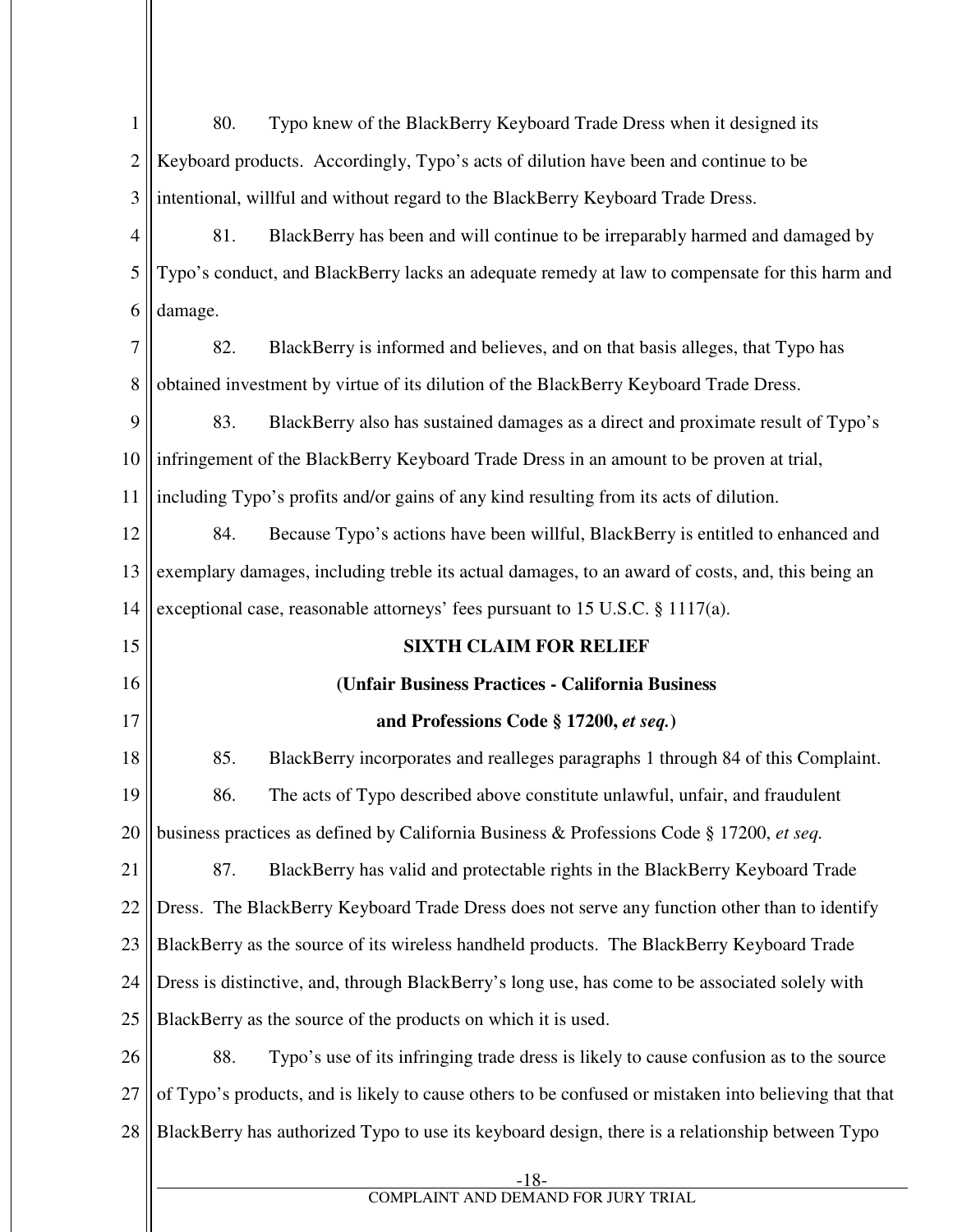1 2 3 and BlackBerry, or that Typo's products are affiliated with or sponsored by BlackBerry. In addition, Typo's keyboard product is likely to dilute the distinctiveness and value of BlackBerry's famous BlackBerry Keyboard Trade Dress.

4 5 6 89. The above-described acts and practices by Typo are likely to mislead or deceive the general public and therefore constitute fraudulent business practices in violation of California Business & Professions Code §§ 17200, *et seq.* 

7 8 9 90. The above-described acts constitute false designation of origin under 15 U.S.C. § 1125(a), and dilution under 15 U.S.C. § 1125(c), and are therefore unlawful acts in violation of California Business & Professions Code §§ 17200, *et seq.* 

10 11 12 13 14 91. Typo acted willfully and intentionally in designing its infringing trade dress, with full knowledge of BlackBerry's prior rights in the distinctive BlackBerry Keyboard Trade Dress, and with an intent to cause confusion or mistake or to deceive customers into believing that there is an affiliation between Typo and BlackBerry or between Typo's products and BlackBerry's products.

15 16 17 92. The unlawful, unfair, and fraudulent business practices of Typo described above present a continuing threat to the public in that Typo continues to promote its products by wrongfully trading on the goodwill of the BlackBerry Keyboard Trade Dress.

18 19 93. As a direct and proximate result of these acts, Typo has received, and will continue to profit from, the strength of the BlackBerry Keyboard Trade Dress.

20 21 94. As a direct and proximate result of Typo's wrongful conduct, BlackBerry has been injured in fact, and such harm will continue unless Typo's acts are enjoined by the Court.

22 BlackBerry has no adequate remedy at law for Typo's continuing violation of BlackBerry's rights.

23 24 25 95. Typo should be required to restore to BlackBerry any and all profits earned as a result of their unlawful, unfair, and fraudulent business practices, or provide BlackBerry with any other restitutionary relief as the Court deems appropriate.

- 27
- 28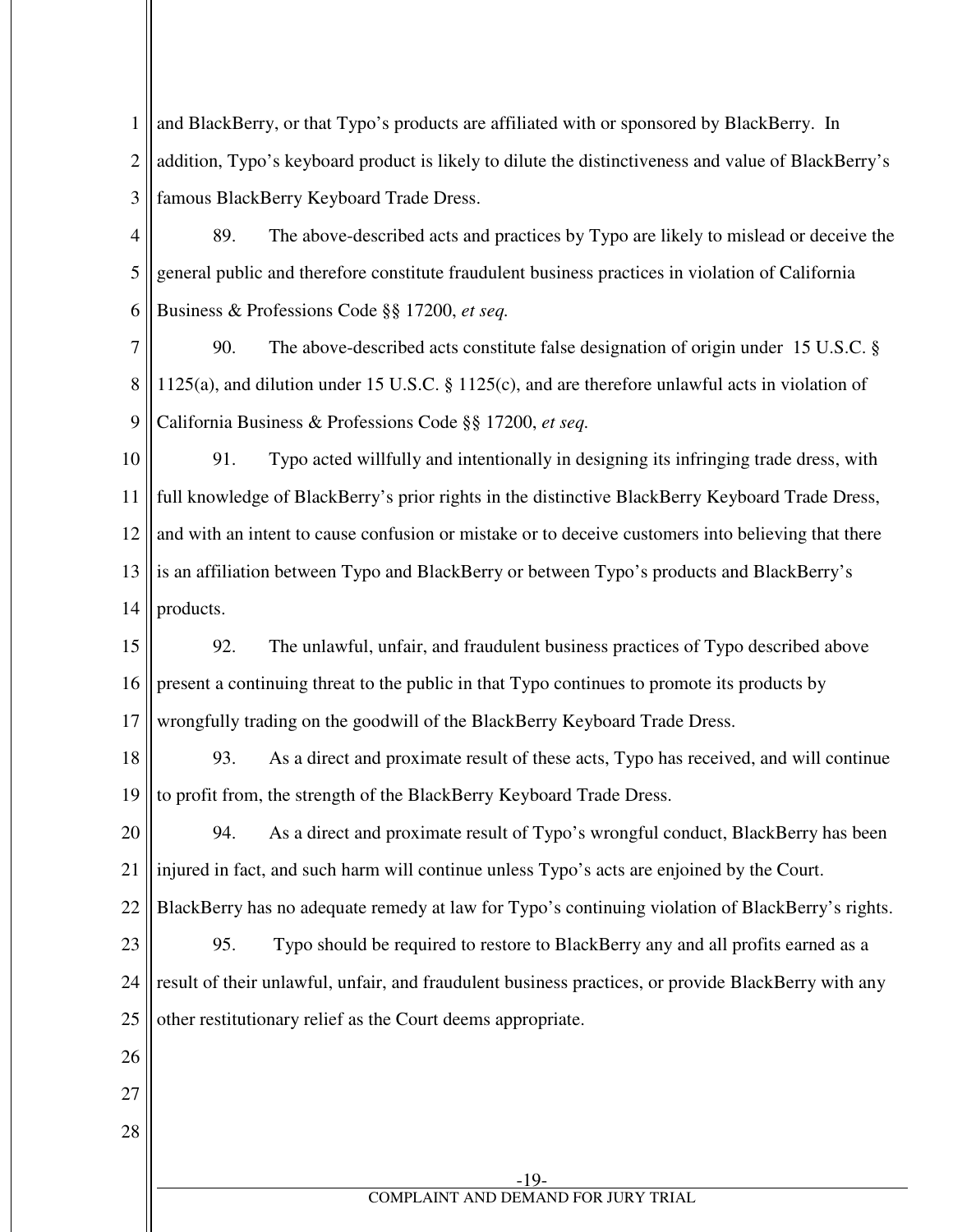| 1              | <b>SEVENTH CLAIM FOR RELIEF</b>                                                                       |
|----------------|-------------------------------------------------------------------------------------------------------|
| $\overline{2}$ | (Unjust Enrichment)                                                                                   |
| 3              | 96.<br>BlackBerry incorporates and realleges paragraphs 1 through 95 of this Complaint.               |
| 4              | As a result of the conduct alleged herein, Typo has been unjustly enriched to<br>97.                  |
| 5              | BlackBerry's detriment. BlackBerry seeks an accounting and disgorgement of all ill-gotten gains       |
| 6              | and profits resulting from Typo's inequitable activities.                                             |
| $\tau$         | <b>PRAYER FOR RELIEF</b>                                                                              |
| 8              | WHEREFORE, BlackBerry prays for the following relief:                                                 |
| 9              | A judgment that Typo has infringed one of more claims of each of the '964, '552,<br>1.                |
| 10             | and D'775 patents;                                                                                    |
| 11             | An order and judgment preliminarily and permanently enjoining Typo and its<br>2.                      |
| 12             | officers, agents, affiliates, employees, and attorneys, and all those persons acting or attempting to |
| 13             | act in concert or participation with them, from further acts of infringement of the '964, '552, and   |
| 14             | D'775 patents;                                                                                        |
| 15             | 3.<br>A judgment awarding BlackBerry all damages adequate to compensate BlackBerry                    |
| 16             | for Typo's infringement of the '964, '552, and D'775 patents, including all pre-judgment and post-    |
| 17             | judgment interest at the maximum rate permitted by law;                                               |
| 18             | A judgment awarding BlackBerry its reasonable attorneys' fees as provided for in<br>4.                |
| 19             | 35 U.S.C. § 285 to the extent the Court finds this case exceptional;                                  |
| 20             | 5.<br>A judgment awarding BlackBerry all of Typo's profits as provided for in 35 U.S.C.               |
| 21             | § 289, including prejudgment interest;                                                                |
| 22             | An order preliminarily and permanently enjoining Typo and its officers, agents,<br>6.                 |
| 23             | affiliates, employees, and attorneys, and all those persons acting or attempting to act in concert or |
| 24             | participation with them, from: directly or indirectly infringing the BlackBerry Keyboard Trade        |
| 25             | Dress, or using any other product design similar to or likely to cause confusion with the             |
| 26             | BlackBerry Keyboard Trade Dress; using any false designation of origin or false description,          |
| 27             | including the appearance of its Keyboard product, that can, or is likely to, lead the consuming       |
| 28             | public, or individual members thereof, to believe that any goods produced, advertised, promoted,      |
|                |                                                                                                       |
|                | -20-<br>COMPLAINT AND DEMAND FOR JURY TRIAL                                                           |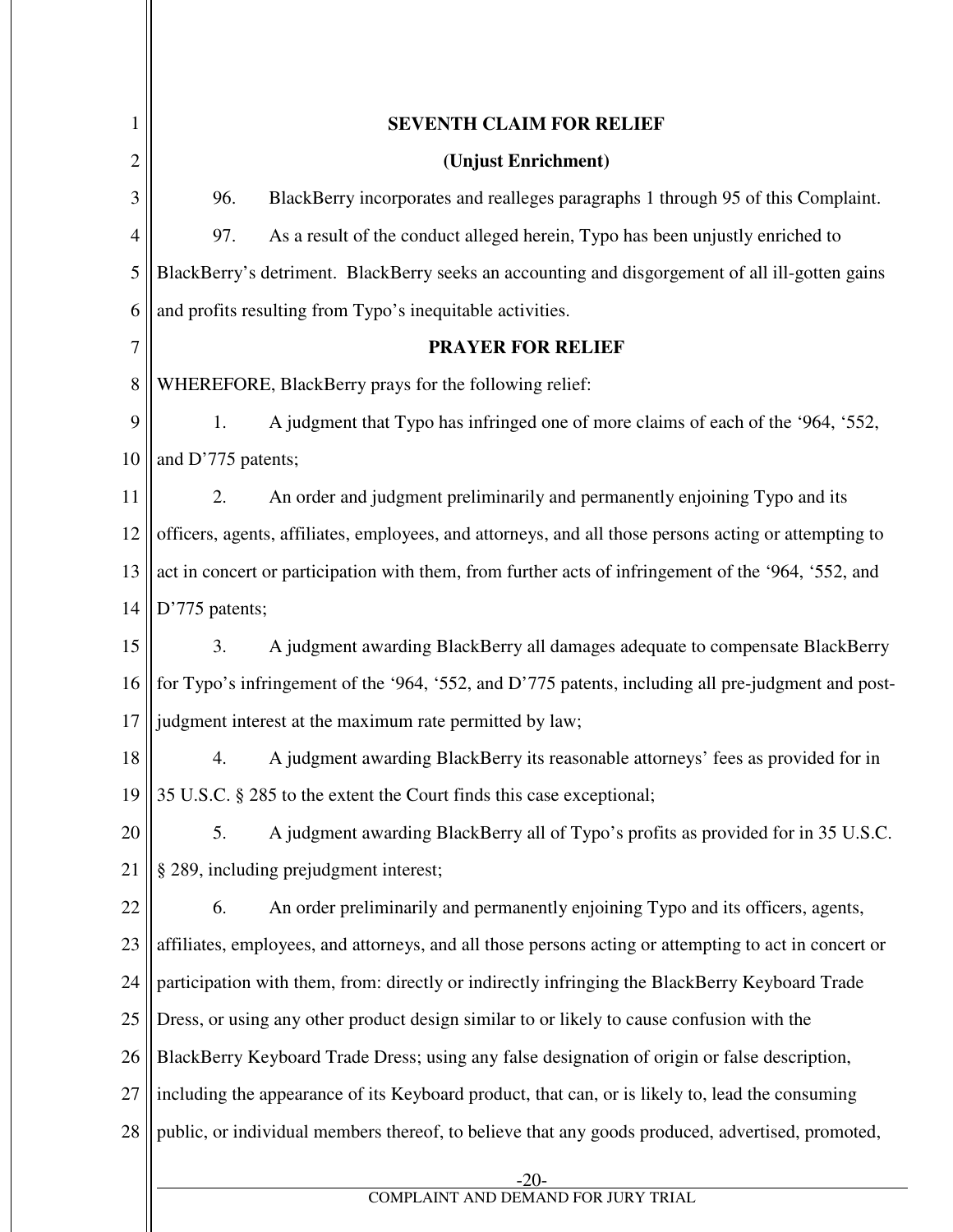| $\mathbf{1}$   | marketed, provided, or sold by Typo are in any manner associated or connected with BlackBerry,        |
|----------------|-------------------------------------------------------------------------------------------------------|
| $\overline{2}$ | or are advertised, promoted, marketed, sold, licensed, sponsored, approved or authorized by           |
| 3              | BlackBerry; committing any other unfair business practices directed toward obtaining for              |
| $\overline{4}$ | themselves the business and customers of BlackBerry; and committing any other unfair business         |
| 5              | practices directed toward devaluing or diminishing BlackBerry's brand or business;                    |
| 6              | Actual damages suffered by BlackBerry as a result of Typo's unlawful conduct, in<br>7.                |
| $\overline{7}$ | an amount to be proven at trial, as well as prejudgment interest as authorized by law;                |
| 8              | 8.<br>Reasonable funds for future corrective advertising;                                             |
| 9              | An accounting of Typo's profits as provided for in 15 U.S.C. § 1117;<br>9.                            |
| 10             | A judgment trebling any damages award as provided for in 15 U.S.C. § 1117;<br>10.                     |
| 11             | A judgment awarding BlackBerry its reasonable attorneys' fees as provided for in<br>11.               |
| 12             | 15 U.S.C. § 1117 and any applicable state law;                                                        |
| 13             | An order pursuant to 15 U.S.C. § 1118 requiring that all materials bearing the<br>12.                 |
| 14             | infringing BlackBerry Keyboard Trade Dress to be delivered up and destroyed, and requiring            |
| 15             | Typo to withdraw from the market all infringing products and advertising and promotional              |
| 16             | material displaying the infringing products;                                                          |
| 17             | An order directing Typo to file with the Court and serve upon BlackBerry's counsel<br>13.             |
| 18             | within thirty (30) days after entry of the order of injunction, a report setting forth the manner and |
|                | 19    form in which Typo has complied with the injunction, including the provision relating to        |
| 20             | destruction and recall of infringing products and materials;                                          |
| 21             | Punitive damages pursuant to California Civil Code § 3294;<br>14.                                     |
| 22             | Restitutionary relief against Typo and in favor of BlackBerry, including<br>15.                       |
| 23             | disgorgement of wrongfully obtained profits and any other appropriate relief;                         |
| 24             | 16.<br>Costs of suit and reasonable attorneys' fees; and                                              |
| 25             |                                                                                                       |
| 26             |                                                                                                       |
| 27             |                                                                                                       |
| 28             |                                                                                                       |
|                | -21-                                                                                                  |
|                | COMPLAINT AND DEMAND FOR JURY TRIAL                                                                   |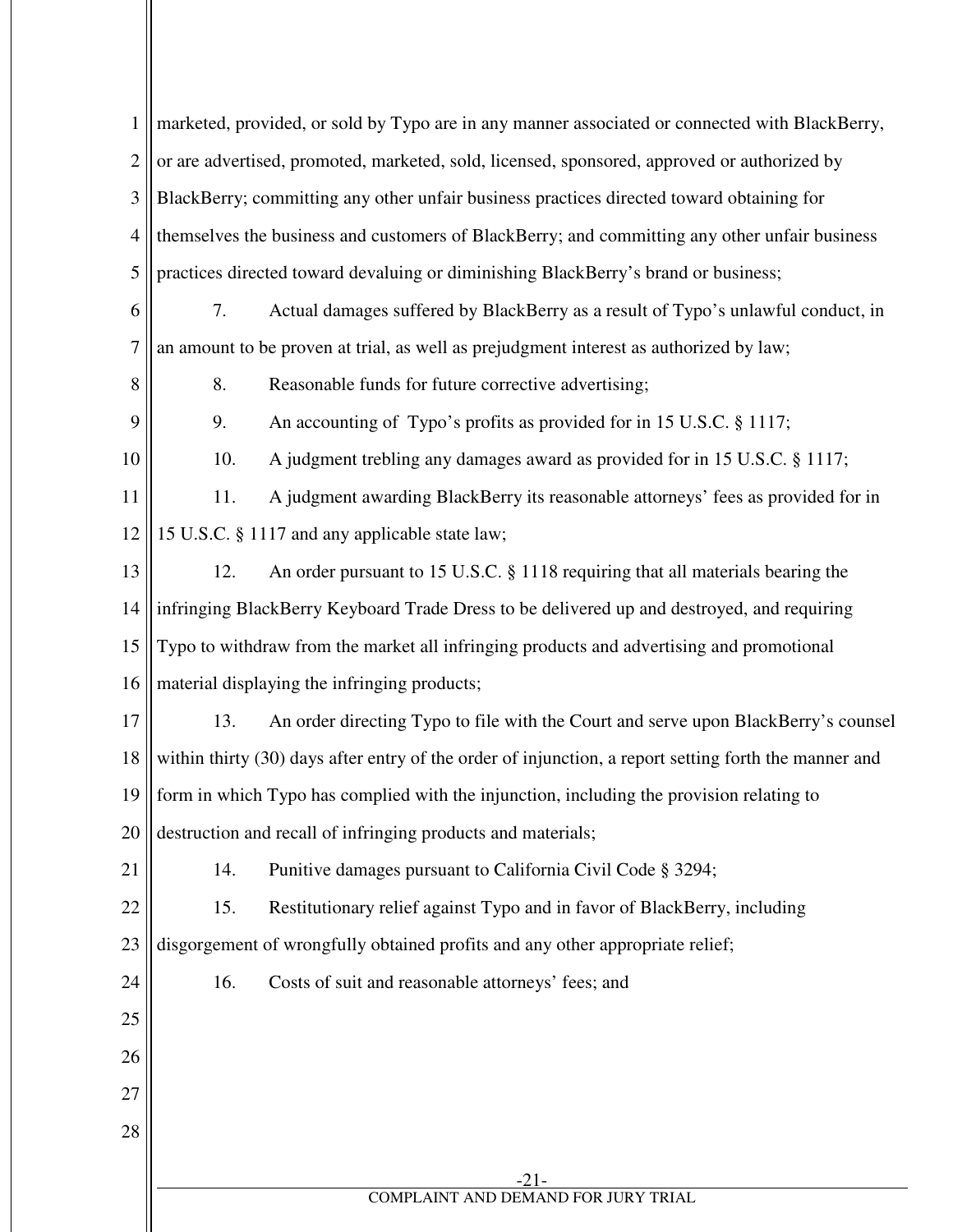| $\mathbf{1}$   | Such other and further relief to which BlackBerry may show itself to be entitled,<br>17.          |
|----------------|---------------------------------------------------------------------------------------------------|
| $\overline{2}$ | including all remedies provided for in 15 U.S.C. § 1117, Cal. Bus. & Prof. Code § 17200, et seq., |
| 3              | and under any other applicable law.                                                               |
| $\overline{4}$ |                                                                                                   |
| 5              | DATED: January 3, 2014<br>QUINN EMANUEL URQUHART &                                                |
| 6              | SULLIVAN, LLP                                                                                     |
| $\overline{7}$ |                                                                                                   |
| 8              | By /s/ Kevin P. B. Johnson<br>Kevin P. B. Johnson                                                 |
| 9              | Attorney for BlackBerry Limited                                                                   |
| 10             |                                                                                                   |
| 11             |                                                                                                   |
| 12             |                                                                                                   |
| 13             |                                                                                                   |
| 14             |                                                                                                   |
| 15             |                                                                                                   |
| 16             |                                                                                                   |
| 17             |                                                                                                   |
| 18             |                                                                                                   |
| 19             |                                                                                                   |
| 20             |                                                                                                   |
| 21             |                                                                                                   |
| 22             |                                                                                                   |
| 23             |                                                                                                   |
| 24             |                                                                                                   |
| $25\,$         |                                                                                                   |
| 26             |                                                                                                   |
| $27\,$         |                                                                                                   |
| 28             |                                                                                                   |
|                | $-22-$<br><b>COMPLAINT AND DEMAND FOR JURY TRIAL</b>                                              |
|                |                                                                                                   |